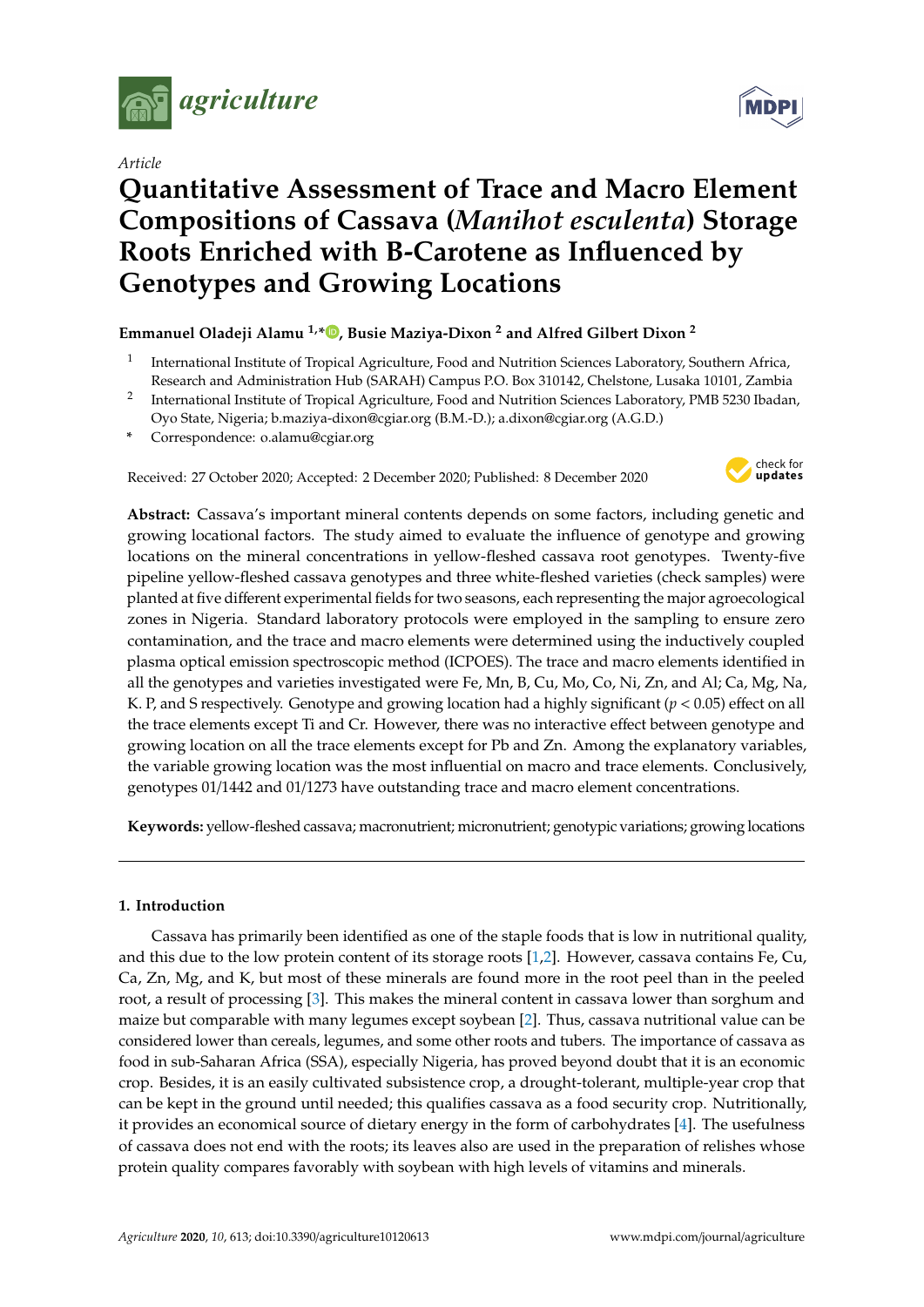Hidden hunger, also known as micronutrient deficiencies, happens when the vitamin and mineral intake or absorption is very low to keep the good health and development in children and everyday physical and mental function in adults [\[5\]](#page-11-4). It is as a result of the unbalanced nature of diets consumed by people in most of the developing countries, especially Nigeria. Micronutrients deficiency is a challenge faced by the entire world. In most developing countries, deficiencies of Fe and Zn are part of the five micronutrients malnutrition that have been identified to be of public health significance. Biofortification is one of the approaches employed by plant breeders to increase the micronutrient content of crops using conventional breeding, such as cassava. There are different types of cassava varieties based on their peel and pulp colors. Generally, the peel appears cream, brown, light brown, and pinkish brown. At the same time, the pulp's appearance could be yellow, orange, cream, and white. The color usually indicates the beta-carotene and moisture content [\[6\]](#page-11-5). The white pulp has been the most cultivated in West Africa and especially, Nigeria. The yellow root has its origin traced to the Amazon basin, which over the years, has been cross-bred with the African white varieties using conventional breeding techniques to boost the carotenoid and micronutrient concentrations in cassava [\[7\]](#page-12-0).

Minerals are essential elements that are not synthesized by the body but are essential for the body to function optimally [\[8\]](#page-12-1). These can be grouped into trace and macroelements. They function in overlap with other macronutrients and vitamins to ward off sicknesses and, most importantly, degenerative diseases. These minerals are actively involved in the development of biochemical processes, in which their essential roles are catalytic, functional, and structural [\[9\]](#page-12-2). These can be divided into trace and macro elements. Trace or microelements are usually needed in very minute quantities, while macro elements are needed in large quantities in the body [\[9\]](#page-12-2). Macro and trace elements have very varied functions, e.g., as electrolytes, as enzyme constituents, and as building materials, e.g., in bones and teeth. Microelements include Fe, Zn, Mn, B, Cu, Ni, Al, Ti, Cr, and Pb. Macro elements include Ca, Na, K, P, and S.

However, it is of importance to note that the concentration of these micronutrients contained in plant organs depends on several interacting factors, including soil type, plant type/variety, and the growing locations and its management [\[2](#page-11-1)[,10\]](#page-12-3). As with all crops, the nutritional composition of roots and tubers varies from place to place depending on the climate, soil, crop variety, and other factors [\[11\]](#page-12-4). The mineral content of cassava, as stated earlier, depends on several factors, including genetic and growing locational factors. It could be inferred that there is a direct relationship between mineral concentrations in cassava roots and the elemental concentration present in the soil [\[12\]](#page-12-5). Mohan et al. [\[13\]](#page-12-6) studied the mineral composition of nineteen cassava varieties. They discovered that K is the most abundant mineral present in cassava tubers with values ranging from 3270–10,870 mg/kg. In contrast, the second most abundant mineral is Ca in the range of 1083–1858 mg/kg the average Ca content reported was 1502 mg/kg, and Mg in cassava tuber showed a range of 540–895 mg/kg with a mean content of 740 mg/kg. The S content ranged from 1000–1290 mg/kg while Fe content varied from 68–248 mg/kg, Mn content ranged from 15.40–33.2 mg/kg. Zn content ranged from 15.0–28.2 mg/kg, Cu content ranged from 2.2–4.2 mg/kg, and B content ranged from 4.12–7.62 mg/kg. Efforts of several researchers to increase the mineral content of cassava tubers have assisted in improving the nutritional load of some varieties [\[14,](#page-12-7)[15\]](#page-12-8). Biofortified crops, such as yellow-fleshed cassava roots could provide an excellent source of certain micronutrients and macronutrients for people that could not be reached by other interventions.

The research aimed to evaluate the impact of genotype and growing locations on the macro and trace elements in yellow-fleshed cassava root genotypes. Cassava breeders, processors, and dieticians will use the research findings from this study in identifying which cassava genotypes is suitable for cultivation in all agro-ecologies and contain optimum nutrients capable of combating hidden hunger.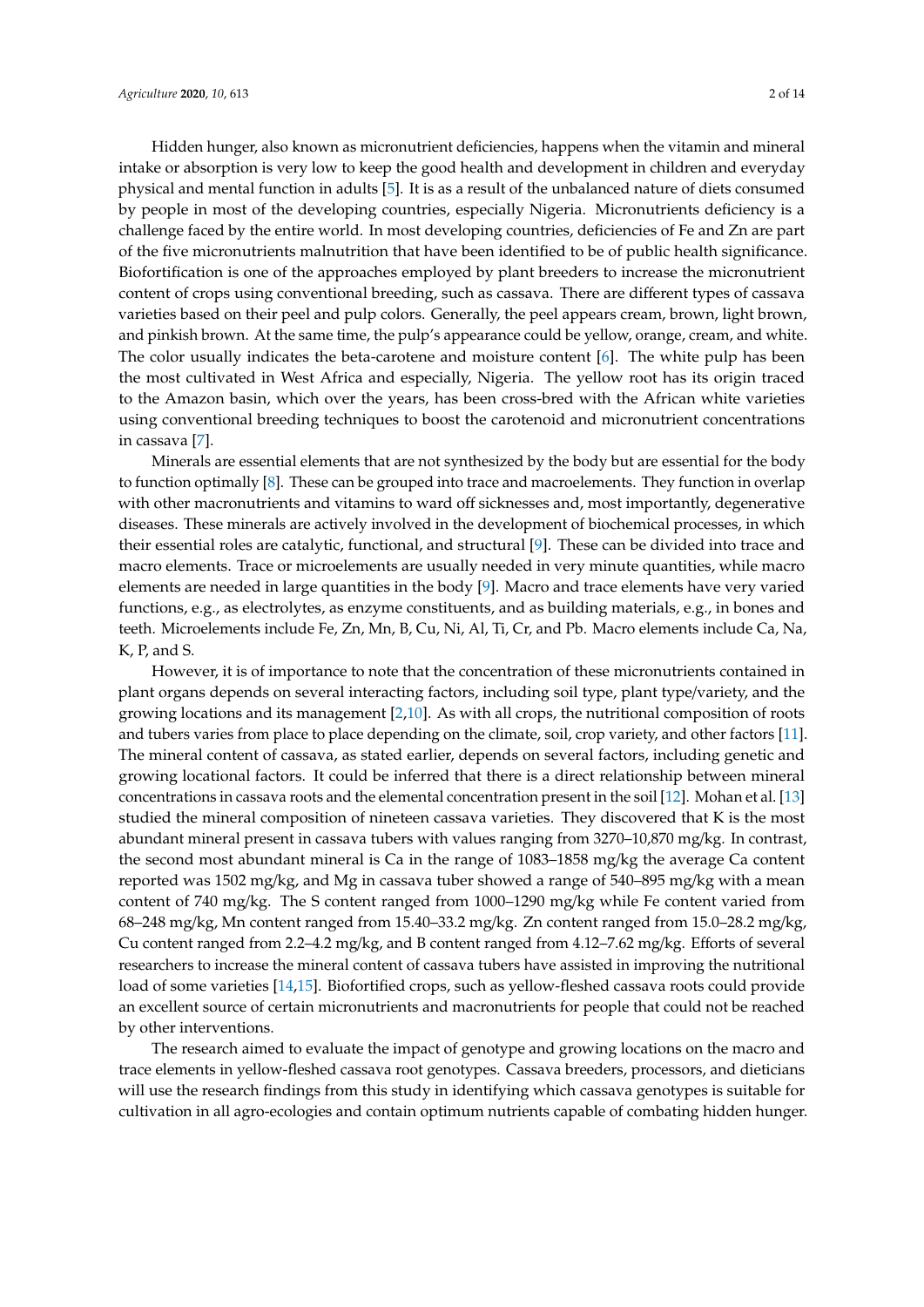#### **2. Materials and Methods**

#### *2.1. Fresh Cassava Root Genotypes*

A total of 25 yellow-fleshed cassava genotypes from unlimited yield trial (UYT) and three white roots varieties used as checks (30,572, TME 1, and 91/02324), were collected from the multi-growing locations field trial at five different research farms of the International Institute of Tropical Agriculture, Ibadan, Nigeria. The five trial growing locations (Ibadan, Ubiaja, Onne, Mokwa, and Zaria) were from different agroecological zones of Nigeria (Table [1\)](#page-2-0). The trial was planted in a complete block design with four replicates and during the rainy season in July. There was no application of fertilizers or herbicides during the experiment. The weeding was done manually when necessary. The roots of all the yellow-fleshed genotypes and white-fleshed varieties were harvested at 12 months after planting (MAP). The two middle rows were harvested per plot, and only two replications were processed for analysis.

| <b>Table 1.</b> Characteristics of the five trial growing locations |
|---------------------------------------------------------------------|
|---------------------------------------------------------------------|

<span id="page-2-0"></span>

| Location      | <b>GPS</b>                             | Agroecological<br>Zone       | Elevation | Annual<br>Average<br>Rainfall | Annual<br>Average<br>Temperatures | Soil Type                  |
|---------------|----------------------------------------|------------------------------|-----------|-------------------------------|-----------------------------------|----------------------------|
| <b>Ibadan</b> | $7^{\circ}38'$ N.<br>$3°89'$ E         | Forest-savanna<br>transition | 227 masl  | $1312 \text{ mm}$             | $20.3 - 33.8$ °C                  | Ferric<br>Luvisols         |
| Onne          | $4^{\circ}41'$ N,<br>$7^{\circ}09'$ E  | Humid forest                 | 44 masl   | $4420$ mm                     | $22.3 - 33.4$ °C                  | Dystric<br><b>Nitosols</b> |
| Ubiaja        | $6^{\circ}65'$ N,<br>$6^{\circ}38'$ E  | Subhumid forest              | 287 masl  | 1186 mm                       | $19.9 - 32.6 °C$                  | Dystric<br><b>Nitosols</b> |
| Mokwa         | $9^{\circ}28'$ N,<br>$5^{\circ}05'$ E  | Southern Guinea<br>savanna   | 132 masl  | $1149$ mm                     | $18.1 - 37.3$ °C                  | Dystric<br><b>Nitosols</b> |
| Zaria         | $11^{\circ}16'$ N,<br>$7^{\circ}63'$ E | Northern Guinea<br>savanna   | 687 masl  | $1076$ mm                     | 13.9–35.5 °C                      | Ferric<br>Luvisols         |

#### *2.2. Sampling Method*

The sampling and sample preparation of the cassava roots for mineral analysis was done using the adapted method described by [\[16\]](#page-12-9). There was a selection of three storage roots (large—900–2300 g, medium—500–899 g, and small—200–499 g) and washed thoroughly with potable water to remove dirt and adhered sand particles before air-dried on a clean concrete floor [\[15\]](#page-12-8). The peeling of the storage roots was done manually using a stainless-steel knife, and the peeled roots were rinsed with deionized water to remove any contaminants. After peeling, the roots were cut longitudinally (from the proximal end to the distal end) into four equal parts. Two opposite sections from each root of each genotype were taken, combined, manually chopped into small pieces, and mixed thoroughly. A batch of samples from this lot was chosen for the mineral profiling analysis.

#### *2.3. Determination of Trace Macroelement Content*

The processed samples were placed in a petri dish and dried in an uncorroded conventional oven at 40 ◦C for 3 days. After drying, the samples were packed in labelled, mineral-free paper envelopes. The trace and the macro element content were determined using Inductively Coupled Optical Emission Spectrometry (ICP-OES) according to the validated method described by [\[17\]](#page-12-10) and [\[15\]](#page-12-8). About 0.30 g of the dried sample was weighed to into 50 mL screw-cap polypropylene tubes and added 2.0 mL  $HNO<sub>3</sub>$ and 0.5 mL  $H_2O_2$  to initiate the sample digestion. The samples were made to a final volume of 25 mL with 18 MΩ.cm water before injection. The sample flow rate was 2.0 mL min<sup>-1</sup>, and the total analysis time per sample is approximately 2.5 min. Each sample was run in duplicate. Al concentrations of more than 5–10 mg/kg are frequently associated with contaminant Fe. Thus, the concentration of Al of less than 10 mg/kg was used to determine the quality of the data, and all samples had an Al level of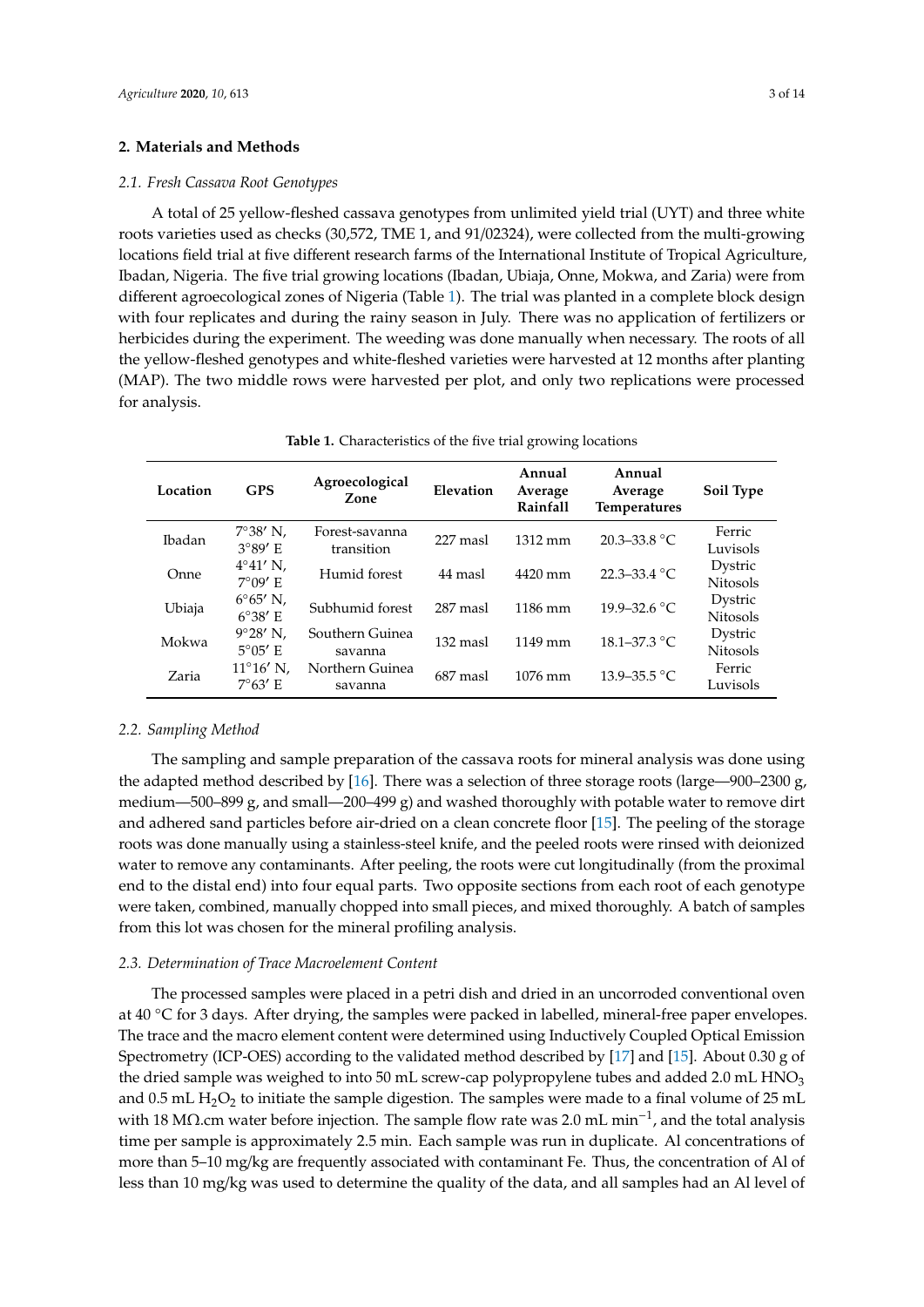less than 10 mg/kg. The trace elements identified in all the genotypes and varieties investigated were Fe, Mn, B, Cu, Mo, Co, Ni, Zn, and Al, respectively. Besides, the macro elements identified in all the genotypes and varieties investigated were Ca, Mg, Na, K, P, and S, respectively.

#### *2.4. Statistical Analysis*

The data generated in this study were subjected to analysis of variance (ANOVA) using Linear Regression Model to establish the relationship between the independent variables and the dependent variables and descriptive statistics using the Statistical Analysis System Software (Cary, NC, USA) [\[18\]](#page-12-11). Means were separated using Fisher's protected least significance difference test at *p* < 0.05. Principal component analysis (PCA) and hierarchical cluster analysis (HCA) were also utilized.

#### **3. Results and Discussion**

#### *3.1. E*ff*ect of Genotype and Growing Locations on the Trace Elements of Yellow-Fleshed Cassava Roots*

#### Goodness-of-Fit Statistics for Minerals across the Five Growing Locations

The linear regression model used for the analysis of variance had a regression coefficient ( $\mathbb{R}^2$ ) for all the dependent variables (genotype and growing locations) that ranged from 0.5–0.9. It implies that 50–90% of the variability of the independent variables (trace elements) were explained by the three explanatory variables (genotype, growing locations, and two-way interaction between the genotype and growing locations). The mean square error (MSE) ranged from 0.1–30.7, and Mn had the highest while Cr had the lowest. The lower the MSE, the better the model in predicting the variability of the trace elements. The macro elements in the samples had a regression coefficient  $(R^2)$  for all dependent variables ranging from 0.2–0.7, implying that 20–70% variability of the independent variables for macro elements were explained by the three explanatory variables as described earlier. Five macroelements were recorded for the yellow-fleshed cassava genotypes studied. The mean square error (MSE) ranged from  $4.1 \times 10^3$ –1.47  $\times 10^7$ , with the lowest for S and the highest for K The high values for the MSE suggest the model may not be good enough in predicting the variability of macroelements.

Table [2](#page-4-0) shows the mean square (MS) of the analysis of variance for the trace and macro elements of yellow-fleshed cassava roots from five growing locations. Genotype and growing locations had a highly significant (*p* < 0.001) effect on all the trace elements except Ti and Cr. However, there was no significant ( $p > 0.05$ ) difference of genotype  $\times$  growing locations interaction on all the trace elements, but a highly significant ( $p < 0.001$ ) effect was observed for Pb and a slight significance ( $p < 0.01$ ) for Zn. It implies that the growing locations and genotype affect the trace element contents of the yellow-fleshed cassava roots. Among the explanatory variables, the variable growing locations is the most influential for all the trace elements except B and Ti, where genotype is the most influential variable. Thus, the growing locations had a strong effect on the concentration of Fe, Zn, Mn, Cu, Ni, Al, B, and Pb, while genotype had a strong influence on B and Ti concentrations. This can be related to the type of soil used for planting. Acidic soils have been reported to be high in Al and Mn concentrations [\[19](#page-12-12)[,20\]](#page-12-13). Genotype  $\times$  growing locations interaction was highly significant for both Fe and Zn among 21 sweet potato genotypes from five growing locations in the eastern region of China [\[21\]](#page-12-14). Furthermore, another group of researchers evaluated genotype  $\times$  growing locations interaction in recombinant inbred lines of wheat bread grains for Fe and Zn concentration. Genotype  $\times$  growing locations interaction ( $G \times E$ ) for Fe and Zn accounted for 29.46% and 23.24% of the total sum of squares, respectively, and the magnitude of  $G \times E$  interaction was relatively high [\[22\]](#page-12-15)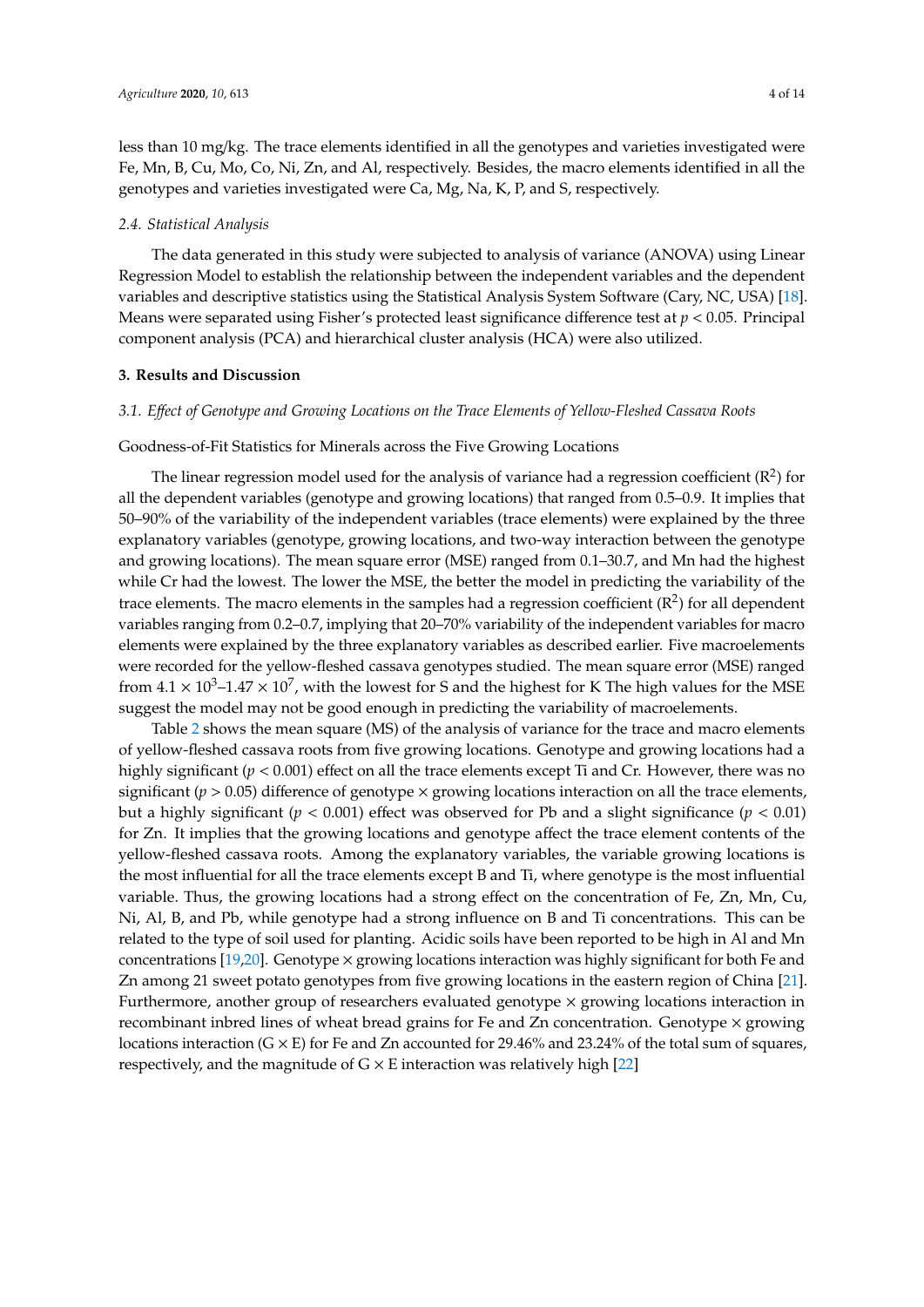|                                  |     | Parameters       |                              |                |                       |                    |                |           |     |           |           |  |
|----------------------------------|-----|------------------|------------------------------|----------------|-----------------------|--------------------|----------------|-----------|-----|-----------|-----------|--|
| Source                           |     | Fe               | Zn                           | Mn             | B                     | Cu                 | Ni             | Al        | Ti  | Cr        | Pb        |  |
|                                  | DF  | MS               | <b>MS</b>                    | MS             | MS                    | <b>MS</b>          | <b>MS</b>      | <b>MS</b> | MS  | <b>MS</b> | <b>MS</b> |  |
| Genotype                         | 27  | $60***$          | $39.7***$                    | $146.5***$     | $2.3***$              | $4.9***$           | $0.7***$       | $30.1**$  | 0.4 | 0.1       | 0.8       |  |
| Locations                        | 4   | 285.4***         | 536.3***                     | 1773.8 ***     | $1.33*$               | $54.7***$          | $7.9***$       | $85.2**$  | 0.1 | 0.2       | 13.4***   |  |
| Genotype                         |     |                  |                              |                |                       |                    |                |           |     |           |           |  |
| $\times$                         | 107 | 24.3             | $11.7*$                      | 37.2           | 0.5                   | $1.0***$           | 0.3            | 14.0      | 0.3 | 0.2       | $0.8***$  |  |
| Location                         |     |                  |                              |                |                       |                    |                |           |     |           |           |  |
| Source                           |     | Ca               | Mg                           | Na             | К                     | P                  | S              |           |     |           |           |  |
|                                  | DF  | MS               | MS                           | MS             | <b>MS</b>             | <b>MS</b>          | <b>MS</b>      |           |     |           |           |  |
| Genotype                         | 27  | 2,378,351<br>*** | 3,054,187<br>***             | 133,832**      | 63,007,980<br>$***$   | 153,215<br>$***$   | 23,015<br>***  |           |     |           |           |  |
| Locations                        | 4   | ***              | 22,331,768 20,946,861<br>*** | 589,581<br>*** | 225,500,5890<br>$***$ | 9,228,146<br>$***$ | 200,022<br>*** |           |     |           |           |  |
| Genotype<br>$\times$<br>Location | 107 | 633,863          | 896,698<br>***               | 88,495*        | 19,347,235<br>**      | 81,564 *           | 6228<br>***    |           |     |           |           |  |

<span id="page-4-0"></span>**Table 2.** Mean squares (MS) of analysis of variance (ANOVA) for trace and macroelements of yellow-fleshed cassava roots across five growing locations

DF—Degree of Freedom, \*\*\*, \*\*, \* Significant at *p* ≤ 0.001, *p* ≤ 0.01 and *p* ≤ 0.05 respectively; ns—not significant *p* > 0.05.

The growing locations had highly significant  $(p < 0.001)$  effects on all macroelements. In comparison, genotype had a highly significant ( $p < 0.001$ ) effect on Ca, K, and S, a significant effect ( $p < 0.05$ ) on  $p$ , and a slightly significant effect on Na. Genotype and growing locations bring significant (*p* < 0.05) information to explain the variability of the dependent variable Ca, Mg, Na, K, P, and S. However, among the factors, the growing location is the most influential for the macroelements. Ref. [\[23\]](#page-12-16) reported that cassava thrives best on soils with adequate macronutrients—especially Ca, P, and K—coupled with the ability to extract high concentrations of nutrients from the soil. K plays an essential role in the transport of starch and sugar from the above-ground parts of the plant and, thus, their accumulation in tubers, the reason why it is the macroelement with the highest concentration across all locations and genotypes [\[24\]](#page-12-17). The leaves dropping from cassava plants as maturity progresses usually act as mulch for the plant, and traditional farm practices like mulching increases soil P and K, which in turn prevents a decline in soil Ca and Mg [\[19](#page-12-12)[,25\]](#page-12-18). However, not all soil types have these macro elements in required quantities to support cassava growth because there seems to exist a direct relationship between the concentration of macroelements in cassava roots and their abundance in the soil [\[24\]](#page-12-17). Ultimately, a plant's ability to obtain adequate amounts of macronutrients depends critically on the availability of these minerals in the soil concerning factors such as precipitation, temperature, wind, soil type, and soil pH [\[26\]](#page-12-19).

#### *3.2. Trace and Macroelement Content of Yellow-Fleshed Cassava Roots by Genotype*

Tables [3](#page-5-0) and [4](#page-6-0) show the trace and macroelement content of yellow-fleshed cassava roots by genotype across the five growing locations. The concentrations of Fe, Zn, and Mn were found to be higher than B, Cu, Ni, Al, Ti, Cr, and Pb, and implies that cassava roots could be a good source of Fe, Zn, and Mn which are highly essential micronutrients. The Fe content ranged from 2.6–4.9 mg/kg (mean  $10.4 \pm 5.5$  mg/kg), Zn from 3.4–30.9 mg/kg (mean  $11.1 \pm 4.4$  mg/kg), and Mn from 1.6–57.8 mg/kg (mean 14.7  $\pm$  8.3 mg/kg). Also, B had a mean value of 2.0  $\pm$  0.8 mg/kg, Cu 3.2  $\pm$  1.4 mg/kg, Ni 1.3  $\pm$  0.6 mg/kg, A1 5.8  $\pm$  4.1 mg/kg, Ti 0.5  $\pm$  0.5 mg/kg, Cr 0.4  $\pm$  0.3 mg/kg, and Pb  $1.3 \pm 0.9$  mg/kg. On the other hand, among the macroelements, K has the highest concentrations ranging from 2100–43,000 mg/kg (mean 10,637 ± 7172), Ca from 410–7600 mg/kg (mean 1604 ± 1057), Mg from 4600–8100 mg/kg (mean 1576  $\pm$  1077), P from 450–3100 mg/kg (mean 967  $\pm$  458), S, the lowest, from 138–700 mg/kg (mean 297 ± 94), while the element with the widest concentration range is Na,  $4-4100$  mg/kg (mean 167  $\pm$  297). Chavez et al. [\[27\]](#page-12-20) reported the average concentrations of five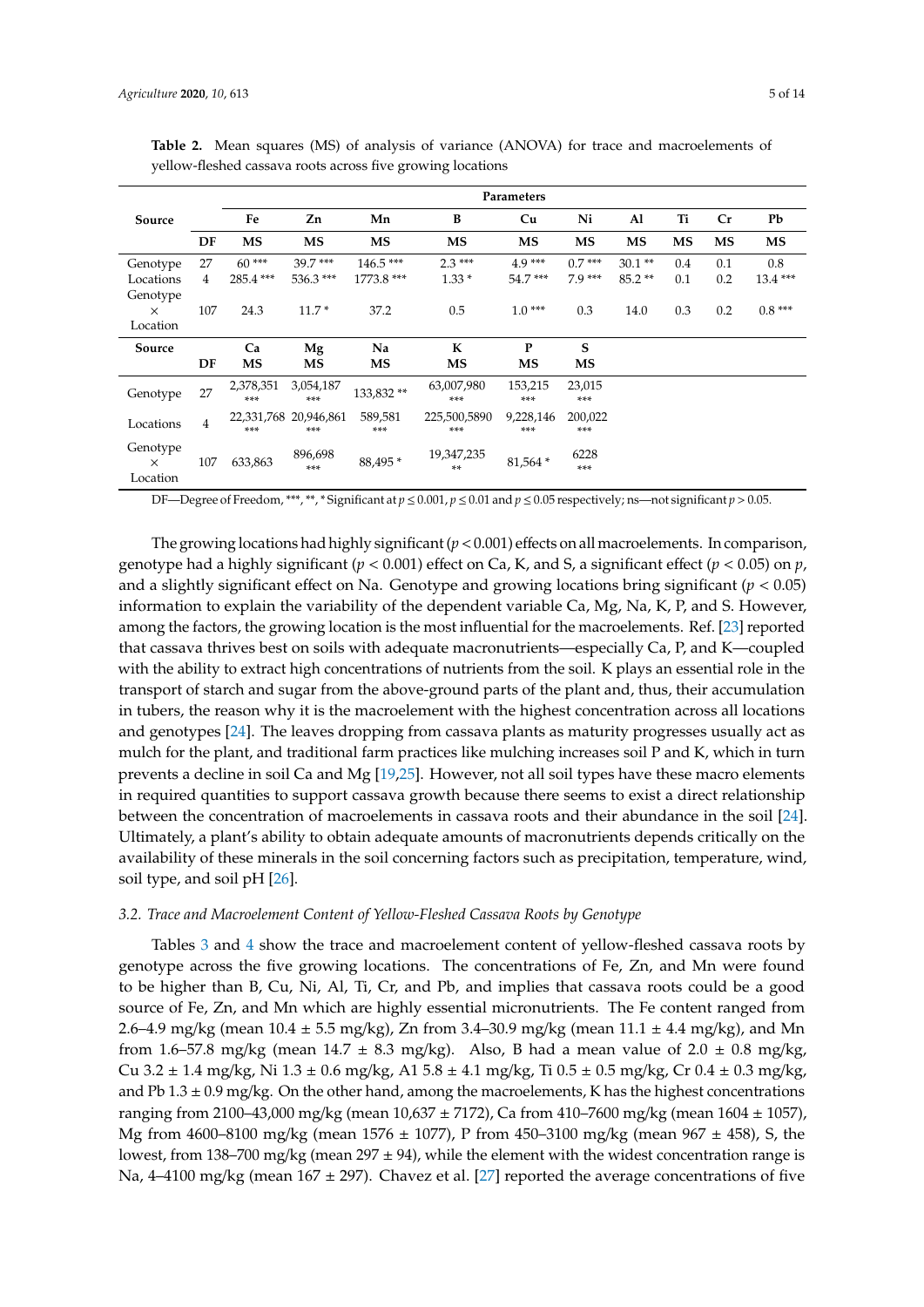trace elements (Fe, Zn, Mn, B, Cu) and six macroelements (Ca, Mg, Na, P, K, S) for 20 yellow-fleshed cassava genotypes. For Fe, the average concentration was 9.6 mg/kg, Zn 6.4 mg/kg, Mn 1.2 mg/kg, B 2.4 mg/kg, and Cu 2.2 mg/kg, which are low compared with values in this study except for boron. The concentration reported for the selected macroelements are Ca 590 mg/kg, Mg 1153 mg/kg, Na 66.4 mg/kg, P 1284 mg/kg, K 8903 mg/kg, and S 273 mg/kg. All the values fall within the range, as analyzed in this study.

<span id="page-5-0"></span>**Table 3.** Mean value of trace elements of yellow-fleshed cassava roots by genotypes and across five growing locations

|                       | Parameters (mg/kg) |             |           |                      |                     |                   |               |      |      |                    |
|-----------------------|--------------------|-------------|-----------|----------------------|---------------------|-------------------|---------------|------|------|--------------------|
| Genotype              | Fe                 | Zn          | Mn        | B                    | Cu                  | Ni                | Al            | Ti   | Cr   | Pb                 |
| 01/1442               | 14.9 ab            | 15.7 ab     | 25.8a     | 3.6a                 | $4.7$ ab            | $1.5$ abc         | 9.4a          | 1.1a | 0.4a | 1.6ab              |
| 01/1413               | 14.7 ab            | 12.4 abcd   | 17.5 abc  | 2.7 abcd             | 3.4 bcdef           | 1.8ab             | 8.6a          | 0.6a | 0.7a | 1.6ab              |
| 01/1663               | 13.9 ab            | 12.5 abcd   | 17.2 abc  | 2.6 abcd             | 3.1 cdefg           | $1.2$ abc         | 7.9 a         | 0.9a | 0.5a | 2.3a               |
| 01/1115               | 15.6a              | 15.9a       | 17.0 abc  | 2.4 bcde             | 4.0 abcd            | 1.9a              | 5.8a          | 0.5a | 0.4a | 1.4ab              |
| 01/1273               | 12.5 ab            | 13.7 abc    | 16.4 abc  | $2.8$ abc            | 4.4 abc             | $1.3\:\rm{abc}$   | 9.0a          | 0.7a | 0.3a | 1.6ab              |
| 01/1335               | 11.1 ab            | 12.6 abcd   | $21.5$ ab | 2.6 abcd             | 3.4 bcdef           | $1.5$ abc         | 8.4 a         | 0.7a | 0.4a | $1.2$ ab           |
| 94/0330               | 12.3 ab            | 11.8 abcd   | 14.7 bc   | 2.3 bcde             | $3.0$ defg          | $1.6$ abc         | 6.0a          | 0.7a | 0.5a | $1.3$ ab           |
| 01/1610               | 12.9 ab            | $12.1$ abcd | 18.2 abc  | 2.2 bcde             | 3.8 abcde           | $1.4$ abc         | 7.1a          | 0.5a | 0.3a | $1.5$ ab           |
| 01/1331               | 10.4 ab            | $12.1$ abcd | 19.3 abc  | 2.8ab                | 3.1 cdefg           | 1.1 abc           | 7.6a          | 0.7a | 0.4a | $1.2$ ab           |
| 95/0379               | 11.2 ab            | 12.5 abcd   | 9.2c      | 2.1 bcde             | 3.3 cdefg           | $1.3$ abc         | 7.2a          | 0.5a | 0.5a | $1.2$ ab           |
| 01/1371               | 9.4 ab             | 10.3 cd     | 14.7 bc   | 2.1 bcde             | 3.5 bcdef           | $1.5$ abc         | 6.1a          | 0.5a | 0.4a | $1.5$ ab           |
| 01/1277               | $10.2$ ab          | 11.3 abcd   | 16.0 bc   | 2.3 bcde             | 2.6 <sub>efg</sub>  | 1.4 abc           | 6.8a          | 0.7a | 0.3a | $1.2$ ab           |
| 01/1412               | 11.5 ab            | 11.4 abcd   | 14.7 bc   | 2.7 abcd             | 2.6 <sub>efg</sub>  | 0.9c              | 5.1a          | 0.6a | 0.3a | 1.4ab              |
| 01/1649               | 11.2 ab            | 9.8 cd      | 14.7 bc   | 2.1 bcde             | 3.0 cdefg           | $1.3$ abc         | 5.6a          | 0.4a | 0.3a | $1.3$ ab           |
| 01/1380               | 8.4 ab             | 10.5 cd     | 10.3 с    | 2.2 bcde             | 3.5 bcdef           | $1.2$ abc         | 5.0a          | 0.4a | 0.3a | $1.3$ ab           |
| 01/1235               | 12.1 ab            | 8.9 cd      | 11.4c     | $2.0\,\mathrm{bcde}$ | 2.0 g               | 1.0 <sub>bc</sub> | 5.2a          | 0.7a | 0.5a | $1.1$ ab           |
| 98/2132               | 8.0 ab             | 10.9 bcd    | 15.1 bc   | 2.1 bcde             | 3.3 cdefg           | 1.4 abc           | 4.2a          | 0.4a | 0.3a | $1.1$ ab           |
| 01/1206               | 8.4 ab             | 12.5 abcd   | 16.1 bc   | 1.8 bcde             | $2.3$ fg            | 1.0 <sub>bc</sub> | 5.6a          | 0.6a | 0.3a | $1.2$ ab           |
| 01/1404               | 8.0 ab             | 10.9 bcd    | 15.6 bc   | 2.1 bcde             | 2.9 defg            | $1.1$ abc         | 4.7a          | 0.4a | 0.3a | $1.6\:\mathrm{ab}$ |
| 01/1368               | $10.1$ ab          | 9.9 cd      | 11.2c     | 1.8 bcde             | 3.1 cdefg           | $1.2$ abc         | $4.3\ \rm{a}$ | 0.3a | 0.3a | 1.7ab              |
| 01/1224               | 9.7 ab             | 9.7 cd      | 14.3 bc   | 1.8 bcde             | 3.1 cdefg           | $1.1$ abc         | 5.1a          | 0.4a | 0.3a | $1.1$ ab           |
| 01/1646               | 7.9 ab             | 10.0 cd     | 15.4 bc   | 1.9 bcde             | $2.5$ efg           | $1.6$ abc         | 4.5a          | 0.4a | 0.3a | $1.2$ ab           |
| 94/0006               | 8.1 ab             | 9.6 cd      | 8.9 с     | 1.3 <sub>e</sub>     | 3.2 cdefg           | $1.6$ abc         | 5.0a          | 0.5a | 0.3a | 1.0 <sub>b</sub>   |
| 90/01554              | 7.6 b              | 8.4 d       | 13.4 bc   | 2.0 bcde             | $2.4$ fg            | 1.1 abc           | 4.2a          | 0.4a | 0.3a | $1.1$ ab           |
| 96/1089A              | 7.6 b              | 10.5 cd     | 11.3 c    | 1.5 de               | $2.3$ fg            | $1.1$ abc         | 3.5a          | 0.3a | 0.3a | $1.2$ ab           |
| 30,572(chk)           | 9.4 ab             | 9.1 cd      | 9.5c      | 1.6 de               | $2.7$ defg          | 1.0 <sub>bc</sub> | 4.2a          | 0.4a | 0.4a | $1.2$ ab           |
| TME 1(chk)            | 7.7 ab             | 7.6 d       | 13.2 bc   | 1.6 cde              | 2.7 <sub>defg</sub> | 1.1 <sub>bc</sub> | 3.4a          | 0.2a | 0.3a | 1.6ab              |
| 91/02324(chk)         | 8.2 ab             | 9.0 cd      | 10.3c     | 1.8 bcde             | 4.9a                | $1.6$ abc         | 3.7a          | 0.5a | 0.4a | $1.1$ ab           |
| Minimum               | 2.6                | 3.4         | 1.6       | 0.6                  | 0.9                 | 0.5               | 0.2           | 0.1  | 0.3  | $\mathbf{1}$       |
| Maximum               | 48.9               | 30.9        | 57.8      | 7.1                  | 8                   | 5.3               | 25            | 5.5  | 4.4  | 9.2                |
| Mean                  | 10.4               | 11.1        | 14.7      | 2.2                  | 3.2                 | 1.3               | 5.8           | 0.5  | 0.4  | 1.3                |
| Standard<br>deviation | 5.5                | 4.4         | 8.3       | 0.8                  | 1.4                 | 0.6               | 4.1           | 0.5  | 0.3  | 0.9                |
| Pr<br>F(Genotype)     | ***                | ***         | ***       | ***                  | ***                 | ***               | $**$          | ns   | ns   | ns                 |

\*\*\*, \*\*, Significant at *p* ≤ 0.001 and *p* ≤ 0.01 respectively; ns -not significant *p* > 0.05. Means with different same letters within the same column are significantly different.

The Fe and Zn content of the yellow-fleshed cassava is comparable with some raw vegetables and even higher for some genotypes [\[2\]](#page-11-1). Interestingly, macro element concentrations for K, Ca, and Na in some yellow-fleshed cassava genotypes surpass values reported for popular cereals and soybean, a tested and trusted legume [\[2\]](#page-11-1). Fe and Zn are essential micronutrients for children and adults. Iron helps the human body in the creation of new red blood cells, and together with Cu, boosts red blood cells, thereby preventing anaemia [\[3\]](#page-11-2). Zn, on the other hand, strengthens the immune system, assists in protein synthesis, boosts gene expression, aids wound healing, among many more benefits. In Nigeria, about 75 percent of the preschool children and 67 percent of pregnant women are reported to be anemic, and 20 percent of children below five years suffer from zinc deficiency [\[28\]](#page-12-21). K plays an important role in the tuberization of cassava because it uses it as a primary osmolyte to osmotically adjust and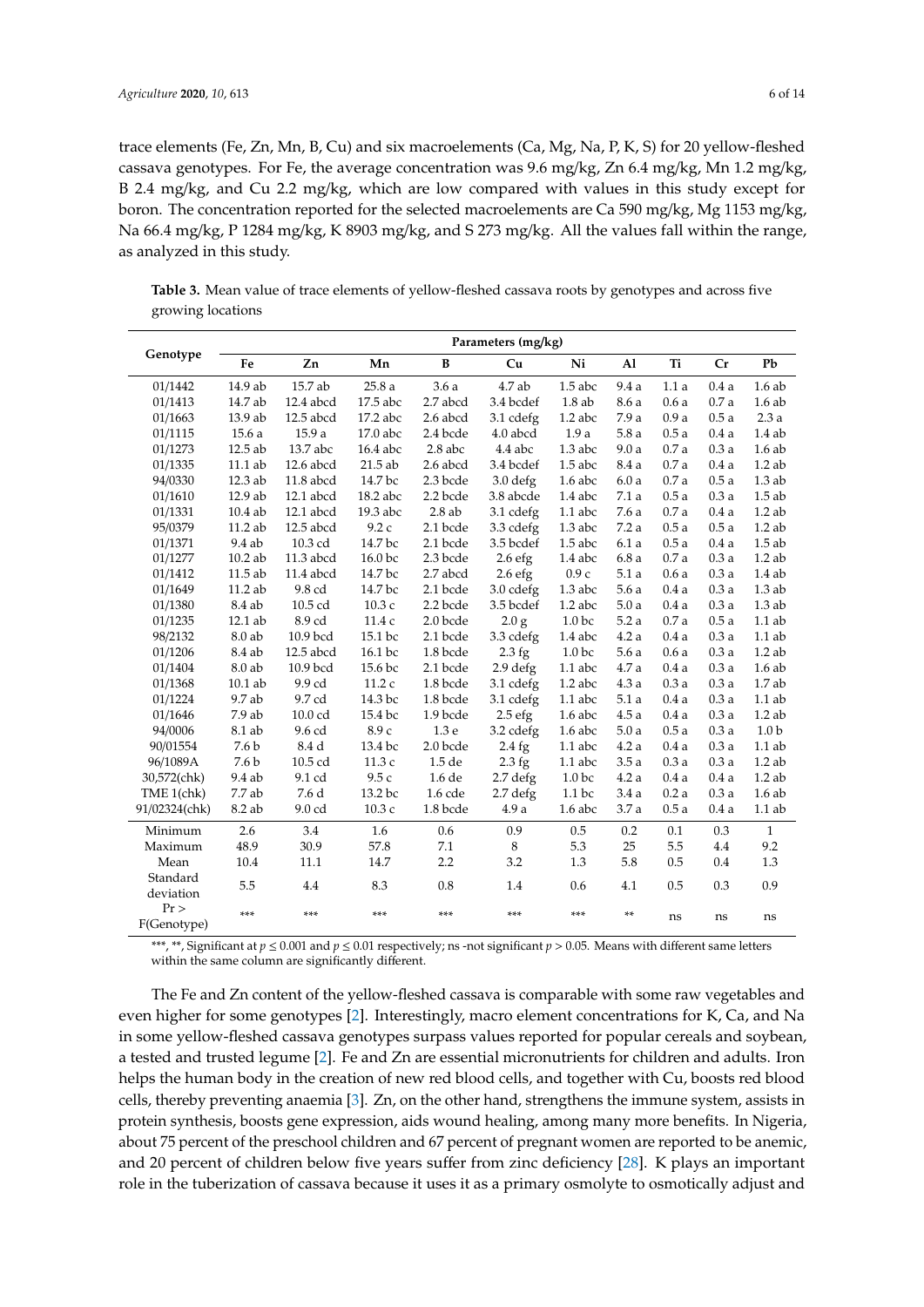positively respond to water stress [\[29\]](#page-13-0). Therefore, this accounts for its abundance in cassava roots. K is a vasodilator due to its ability to reduce strain on the cardiovascular system. Also, it maintains fluid balance in the body for efficient metabolic activities. From the results, all the yellow-fleshed cassava genotypes will convincingly combat diseases brought about by deficiencies of these essential minerals, which are very low in the white varieties commonly consumed.

<span id="page-6-0"></span>**Table 4.** Mean value of macro elements of yellow-fleshed cassava roots by genotypes and across five growing locations

| Genotype          | Ca (mg/kg)    | $Mg$ (mg/kg) | Na (mg/kg)        | $K$ (mg/kg)    | P(mg/kg)           | S(mg/kg)    |
|-------------------|---------------|--------------|-------------------|----------------|--------------------|-------------|
| 01/1442           | 2060.0 abcde  | 2517.0 abc   | $410.4$ ab        | 12,690.0 abcde | 1121.0 ab          | 384.0 ab    |
| 01/1115           | 1665.0 abcdef | 2236.0 abcd  | 285.0 ab          | 14,850.0 abc   | 959.0 ab           | 412.0a      |
| 01/1610           | 1328.0 abcdef | 2612.0 ab    | 138.4 ab          | 10,240.0 abcde | 1097.0 ab          | 384.0 ab    |
| 01/1273           | 2388.0 ab     | 2972.0 a     | 567.7 a           | 15,780.0 a     | 873.0 b            | 236.0 de    |
| 01/1331           | 1795.9 abcdef | 1798.6 abcde | 100.3 b           | 15,006.9 abc   | 1407.4 a           | 297.9 abcde |
| 01/1371           | 2591.0 a      | 1921.0 abcde | 356.0 ab          | 11,720.0 abcde | 849.0 b            | 289.2 bcde  |
| 01/1663           | 2176.0 abcde  | 2254.0 abcd  | 112.4 ab          | 15,610.0 ab    | 903.0 <sub>b</sub> | 319.0 abcd  |
| 01/1335           | 2246.0 abcd   | 1230.0 cde   | 102.9 b           | 14,230.0 abcd  | 1109.0 ab          | 331.0 abcd  |
| 01/1404           | 1538.0 abcdef | 1749.0 abcde | 221.5 ab          | 11,390.0 abcde | 991.0 ab           | 285.2 bcde  |
| 01/1413           | 1519.0 abcdef | 1870.0 abcde | 213.4 ab          | 9910.0 abcde   | 990.0 ab           | 318.0 abcd  |
| 01/1649           | 1096.0 bcdef  | 1473.0 bcde  | 90.3 <sub>b</sub> | 11,510.0 abcde | 964.0 ab           | 331.0 abcd  |
| 01/1224           | 2379.0 abc    | 1185.0 de    | 125.2 ab          | 8850.0 cde     | 790.0 b            | 332.0 abcd  |
| 01/1380           | 1019.0 def    | 1686.0 abcde | 134.8 ab          | 9390.0 abcde   | 945.0b             | 320.0 abcd  |
| 90/01554          | 1909.0 abcdef | 1498.0 bcde  | 164.5 ab          | 8320.0 de      | 920.0 b            | 271.6 cde   |
| 01/1277           | 1684.0 abcdef | 1433.0 bcde  | 203.7 ab          | 11,530.0 abcde | 862.0 b            | 231.2 de    |
| 95/0379           | 1704.0 abcdef | 1425.0 bcde  | 119.2 ab          | 10,100.0 abcde | 948.0 ab           | 253.7 cde   |
| 94/0330           | 1550.0 abcdef | 1521.0 bcde  | 87.3 b            | 7660.0 e       | 1106.0 ab          | 281.0 bcde  |
| 01/1412           | 1936.0 abcdef | 1498.0 bcde  | 100.1 b           | 12,580.0 abcde | 835.0b             | 253.5 cde   |
| 01/1368           | 1175.0 bcdef  | 1500.0 bcde  | 187.9 ab          | 8660.0 cde     | 883.0b             | 280.4 bcde  |
| 98/2132           | 1257.0 bcdef  | 1182.0 de    | 174.8 ab          | 9200.0 bcde    | 962.0 ab           | 275.1 cde   |
| 96/1089A          | 1642.0 abcdef | 1028.0 de    | 119.7 ab          | 8670.0 cde     | 911.0b             | 280.2 bcde  |
| 01/1646           | 1743.0 abcdef | 1355.0 bcde  | 57.4 b            | 10,060.0 abcde | 881.0b             | 249.8 cde   |
| 01/1235           | 1076.0 cdef   | 1571.0 bcde  | 81.1 b            | 10,040.0 abcde | 783.0 b            | 288.8 bcde  |
| 01/1206           | 1726.0 abcdef | 1065.0 de    | 102.8 b           | 9980.0 abcde   | 881.0b             | 208.5 e     |
| 94/0006           | 938.0 ef      | 1045.0 de    | 59.8 b            | 8220.0 de      | 1018.0 ab          | 304.4 abcde |
| 91/02324(chk)     | 1111.0 bcdef  | 763.0 e      | 106.6 ab          | 9600.0 abcde   | 1094.0 ab          | 350.0 abc   |
| 30572(chk)        | 1094.0 bcdef  | 874.0 e      | 131.6 ab          | 6670.0 e       | 952.0 ab           | 287.6 bcde  |
| TME 1(chk)        | 723.0 f       | 796.0 e      | 69.0 b            | 7750.0 de      | 1072.0 ab          | 254.9 cde   |
| Minimum           | 410           | 460          | $\overline{4}$    | 2100           | 450                | 138         |
| Maximum           | 7600          | 8100         | 4100              | 43,000         | 3100               | 700         |
| Mean              | 1604          | 1576         | 167               | 10,637         | 967                | 297         |
| Std. deviation    | 1057          | 1077         | 297               | 7172           | 458                | 94          |
| Pr<br>F(Genotype) | ***           | ***          | ×.                | ***            | **                 | ***         |

\*\*\*, \*\*, \* Significant at  $p \le 0.001$ ,  $p \le 0.01$  and  $p \le 0.05$  respectively; ns—not significant  $p > 0.05$ . Means with different same letters within the same column are significantly different.

Most of the yellow-fleshed genotypes had higher values of the trace elements than the three white-fleshed genotypes used as check samples (Table [4\)](#page-6-0). This observation shows that the yellow-fleshed cassava roots compared favorably with the white-fleshed cassava roots in terms of microelement content, and it confers an additional nutritional benefit to the yellow-fleshed roots. There were no significant ( $p > 0.05$ ) differences among the genotypes for Al, Ti, Cr, and Pb. It bolsters the earlier observation that genotype did not play a significant influence on these trace elements. However, they are all < 10.0 mg/100 g, unlike the Fe, Zn, and Mn that had higher values. The respective genotypes had the highest Fe (01/1442), Zn (01/1442), Mn (01/1442), B (01/1442), Cu (01/1442), Ni (01/1115), Al (01/1442), Ti (01/1442), Cr (01/1413), and Pb (01/1163) content, while the respective genotypes with the lowest values were: Fe (90/01554, 96/1089A), Zn (90/01554), Mn (94/006), B (94/006), Cu (01/1235), Ni (01/1412), Al (96/1089A), Ti (01/1368), and Pb (94/006). Genotype 01/1442 was outstanding because it showed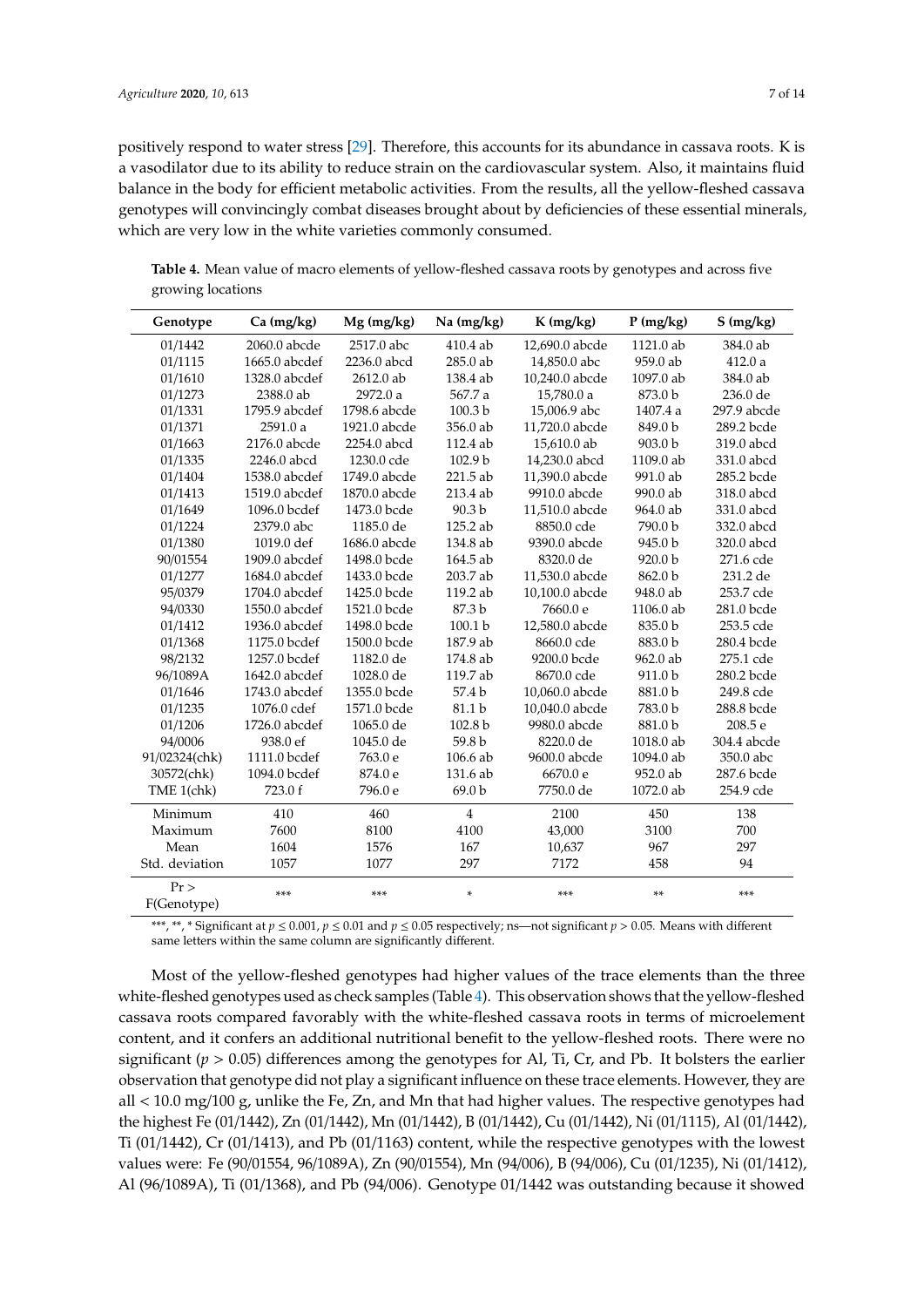the highest values for almost all the minerals studied. However, genotypes 90/01554 and 90/1089A were the poor ones because they had the lowest amounts of Fe and Zn, the essential micronutrient in terms of their nutritional importance. Genotype 01/1442 is a potential pipeline genotype that could be advanced for release as a high micronutrient cassava variety. It will help to address the micronutrient deficiencies in the cassava growing and consuming communities of Nigeria.

The macro element content of yellow-fleshed cassava roots by genotype shows a general increase in values as compared to white-fleshed cassava roots. There were no significant differences among the genotypes for all the elements at a 5% significance level. However, these genotypes have the highest Ca (01/1371), Mg (01/1273), Na (01/1273), K (01/1273), P (01/1331), S (01/1115), while the respective genotypes exhibit the lowest Ca (94/0006), Mg (96/1089A), Na (01/1646), K (94/0330), P (01/1235), and S (01/1206). Genotype 01/1273 showed the highest values for half of the elements under observation, while no genotype can be qualified as inferior because none has low value across all elements. Ref. [\[30\]](#page-13-1) reported there was no difference in concentrations of Fe and Zn in 10 cassava genotypes planted in two growing locations, namely, Nampula and Luipo. However, differences were significant at another growing location known as Umbeluzi with values for Fe (*p* < 0.001) and Zn (*p* = 0.0162) ranging from 8–24 mg/kg and from 8–19 mg/kg, respectively. These reported values are comparable with results in this research, although high values such as the ones reported were not recorded. This follows the same trend as observed that the growing locations have a highly significant effect  $(p < 0.05)$  $(p < 0.05)$  in the trace element concentration of yellow-fleshed cassava (Table 5). Akin-Idowu et al. [\[31\]](#page-13-2) reported a similar trend where eight yam genotypes were planted in two growing locations (Ibadan and Onne).

| Growing                         | Parameters (mg/kg) |                   |                    |                  |                  |                  |          |         |         |                  |  |  |
|---------------------------------|--------------------|-------------------|--------------------|------------------|------------------|------------------|----------|---------|---------|------------------|--|--|
| Locations                       | Fe                 | Zn                | Mn                 | B                | Cu               | Ni               | Al       | Ti      | Cr      | Pb               |  |  |
| Mokwa                           | 12.8a              | 11.3 <sub>b</sub> | 22.1a              | 2.3a             | 2.1 <sub>d</sub> | 1.6a             | 6.4 a    | 0.6a    | 0.4a    | 1.5 <sub>b</sub> |  |  |
| Zaria                           | $10.7$ ab          | 15.6a             | 19.2a              | $2.3$ ab         | 2.7c             | 1.6a             | 6.2a     | 0.4a    | 0.3a    | 2.1a             |  |  |
| Ibadan                          | 12.5a              | 10.6 <sub>b</sub> | 11.0 <sub>bc</sub> | $2.2$ ab         | 3.7 <sub>b</sub> | 1.5a             | 7.2a     | 0.5a    | 0.4a    | 1.0c             |  |  |
| Ubiaja                          | 8.7 bc             | 6.8c              | 12.5 <sub>b</sub>  | $2.1$ ab         | 2.8c             | 1.0 <sub>b</sub> | $5.4$ ab | 0.5a    | 0.4a    | 1.1c             |  |  |
| Onne                            | 7.6 c              | 11.2 b            | 8.9c               | 1.9 <sub>b</sub> | 4.6a             | 0.8 <sub>b</sub> | 3.9 b    | 0.5a    | 0.3a    | 1.0c             |  |  |
| $Pr$ > F                        | $***$              | ***               | ***                | $**$             | ***              | $***$            | **       | ns      | ns      | $***$            |  |  |
| (Locations)                     |                    |                   |                    |                  |                  |                  |          |         |         |                  |  |  |
| Growing                         | Parameters (mg/kg) |                   |                    |                  |                  |                  |          |         |         |                  |  |  |
| Locations                       | Ca                 |                   | Mg                 | Na               |                  | K                | P        |         |         | S                |  |  |
| Onne                            | 1220.9 b           |                   | 1816.1 b           | 247.7 a          |                  | 4323.2 c         | 1668.2 a |         | 388.7 a |                  |  |  |
| Mokwa                           | 2345.4a            |                   | 1945.7 ab          | 182.3 ab         |                  | 14,408.9 b       | 840.2 b  |         |         | 221.0c           |  |  |
| Ubiaja                          | 1059.1 b           |                   | 2257.5 a           | 276.0a           |                  | 3769.6 c         | 924.5 b  |         |         | 292.3 b          |  |  |
| Zaria                           | 2258.0 a           |                   | 967.8 c            | 34.5 с           |                  | 18,199.4 a       | 612.6c   |         |         | 288.5 b          |  |  |
| Ibadan                          | 1164.6 b           |                   | 880.4 c            | 85.1 bc          |                  | 12,908.9 b       |          | 795.0 b | 293.4 b |                  |  |  |
| $Pr$ > F (Growing<br>locations) | $***$              |                   | ***                | ***              |                  | $***$            |          | $***$   |         | $***$            |  |  |

<span id="page-7-0"></span>**Table 5.** Mean value of trace and macro elements of yellow-fleshed cassava roots by growing locations

\*\*\*, \*\* Significant at  $p \le 0.001$  and  $p \le 0.01$  respectively; ns—not significant  $p > 0.05$ . Means with different same letters within the same column are significantly different.

There was a significant  $(p < 0.05)$  difference between the mineral content of the samples between the growing locations. It can be observed that Mokwa, Zaria, and Ibadan growing locations have higher concentrations for all trace elements except for Onne that records the highest concentration of Cu (Table [5\)](#page-7-0). In the case of the macro elements, Ubiaja and Onne locations had higher values for all the elements except K. The variations of the mineral content further established that mineral content could fluctuate greatly depending on genetic and climatic factors, agricultural procedures, the composition of the soil, and ripeness of the harvested crops, among other factors. This applies to both macro and trace elements. However, changes in the mineral content usually occur also in the processing of raw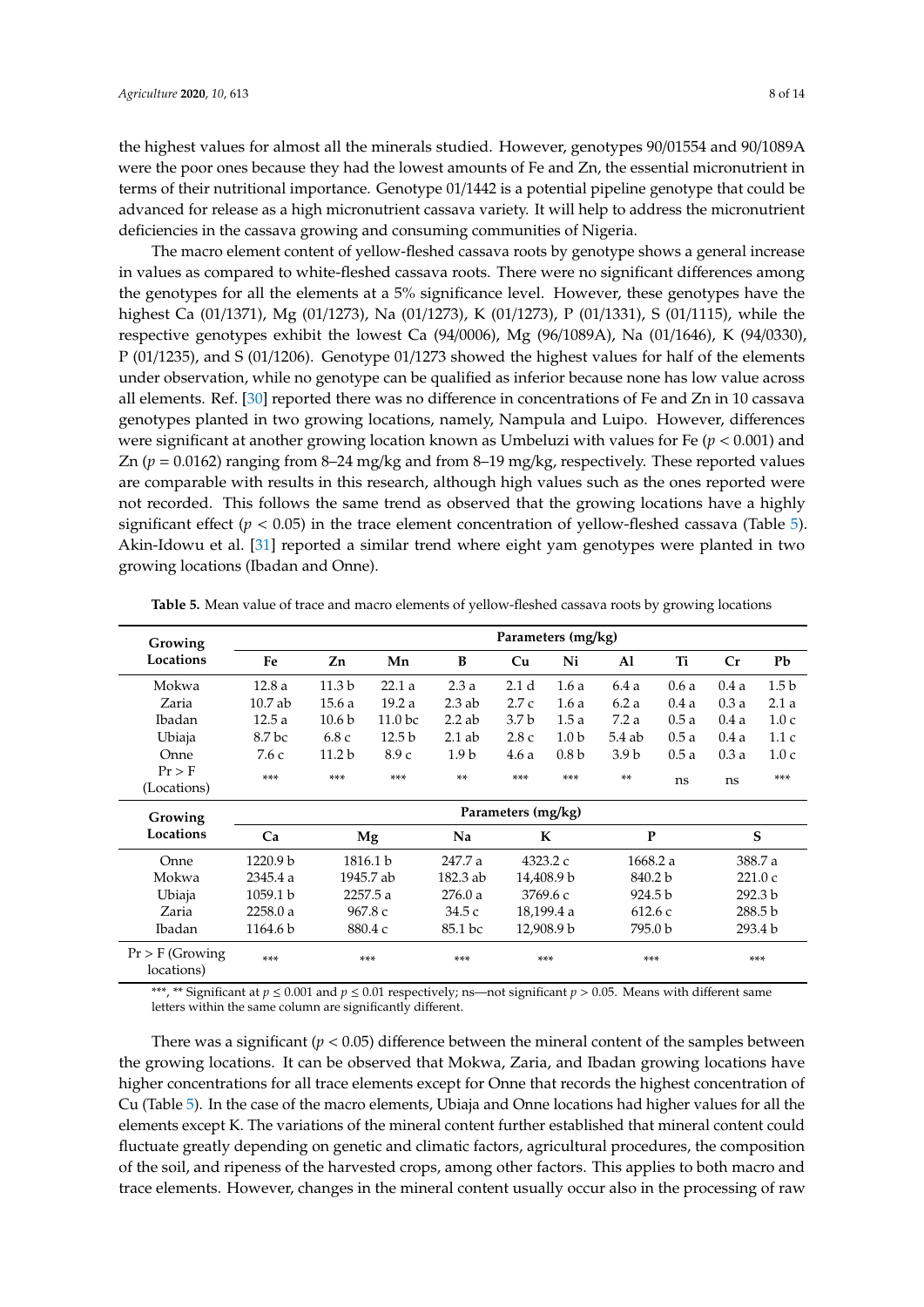materials, e.g., in thermal processes and material separation, which determine the available mineral content in the cassava products.

## *3.3. Principal Component (PC) and Cluster Analysis of the Trace and Macroelements of Yellow-Fleshed Cassava Roots Across Five Growing Locations*

Table [6](#page-8-0) showed the eigenvector of the first three axes of the Principal components (PCs) of the trace elements of yellow-fleshed cassava roots across the genotypes and growing locations. Four PCs (PC1 to 4) explained 75.2% of the data, but PC1 and PC2 accounted for above 50%, and PC1 had the highest eigenvalue of 3.5, while PC2 and PC3 had only 1.5 and 1.4, respectively. The minerals with common characteristics were loaded on each of the PCs. Thus, Fe, Mn, B, and Al were on PC1, Ti, Pb, and Mn on PC2, while Zn, Cu, and Cr were loaded on PC3. There was a positive and significant (*p* < 0.05) correlation among all the minerals on PC1, a positive and significant (*p* < 0.05) correlation between Mn and Pb. At the same time, both have a significant ( $p < 0.05$ ) negative correlation with Ti on PC2. On PC3, Zn and Cu correlate negatively with Cr. In a recent study, Mn and B; and K and P were reported to be positively correlated [\[15\]](#page-12-8). There is a similar observation for Mn and B, but a negative correlation was observed for K and P in this study.

<span id="page-8-0"></span>**Table 6.** Eigenvectors of the first three axes of the principal components (PC) analysis of the trace and macro elements of yellow-fleshed cassava roots

| Parameters   | PC1            | PC <sub>2</sub> | PC <sub>3</sub> |
|--------------|----------------|-----------------|-----------------|
| Fe           | $0.4***$       |                 |                 |
| Zn           |                |                 | $-0.4$ ***      |
| Mn           | $0.4***$       | $0.4***$        |                 |
| B            | $0.4***$       |                 |                 |
| Cu           |                |                 | $-0.5$ ***      |
| Ni           |                |                 |                 |
| Al           | $0.4***$       |                 |                 |
| Ti           |                | $-0.4$ ***      |                 |
| Cr           |                |                 | $0.5***$        |
| Pb           |                | $0.6***$        |                 |
| Eigenvalue   | 3.5            | 1.5             | 1.4             |
| Cumulative % | 35.2           | 50.5            | 64.1            |
| Parameters   | PC1            | PC <sub>2</sub> | PC3             |
| Ca           |                | $0.6***$        | 0.4             |
| Mg           | $0.4***$       | $0.5***$        |                 |
| Na           | $0.4***$       | $0.5**$         |                 |
| K            | $-0.5$ ***     |                 | $0.5**$         |
| $\mathbf P$  | $0.5***$       |                 | $0.4**$         |
| S            | 0.4            |                 | 0.6             |
| Eigenvalue   | $\overline{2}$ | 1.7             | 1.1             |
| Cumulative % | 34.1           | 61.9            | 80.3            |

Cut-off point of eigenvector = 0.4. \*\*, \*\*\* Significant at  $p \le 0.01$ , and  $p \le 0.001$ , respectively.

Furthermore, the principal component analysis for macroelements (PC1 to 3) explained the 80.3% of the data with PC1, having the highest eigenvalue of 2.0, PC2 1.7, and PC3 1.1. The macro elements contributing to PC1 are Mg, Na, K, P, and S, with K having a significant negative correlation with the others. Macro elements contributing to PC2 are Ca, Mg, and Na, all having significant positive correlations with one another. Ca, K, P, and S are loadings on PC3, having only K and P correlating significantly, while Ca and S have no significance. A similar result of negative correlation between Na and K in yellow-fleshed cassava root was reported by [\[15\]](#page-12-8). Thus, the macro elements in their respective loadings are related together, which will help in breeding for suitable agronomic traits with the desired macro element(s) in the yellow-fleshed cassava genotypes under consideration. It has been established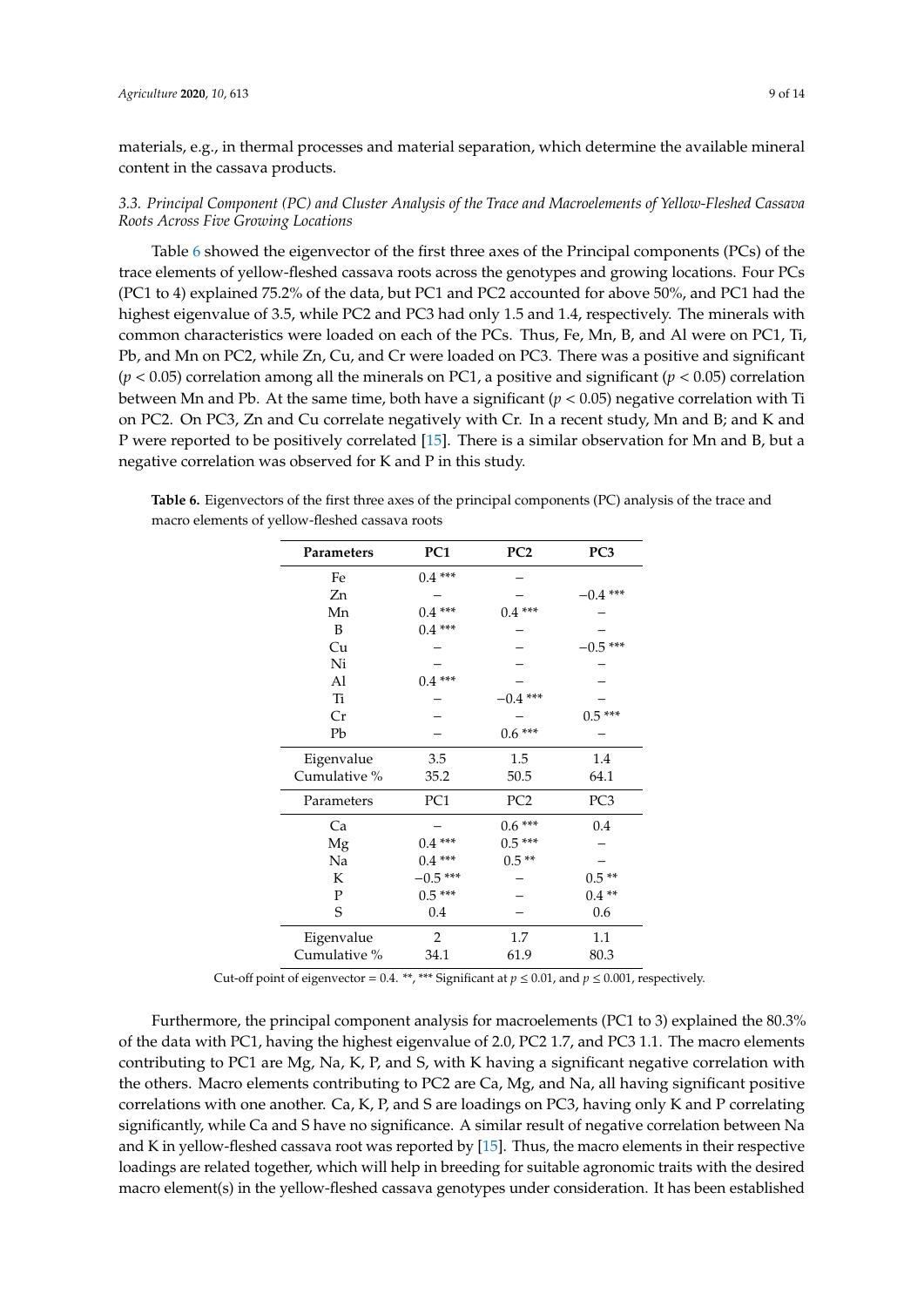that macro elements have been absorbed more than trace elements by the stem and root crops [\[19](#page-12-12)[,32\]](#page-13-3), which is evident from their principal components. However, across the five growing locations, a highly significant difference is still observed for both trace and macro elements, which proves beyond a reasonable doubt that a breeder will have clarity in making decisions involving trace and macro elements as regards growing locations.

#### *3.4. Multivariate Cluster Analysis*

Table [7](#page-9-0) and Figure [1](#page-10-0) show a cluster of the yellow-fleshed cassava roots genotypes based on their dissimilarity for the 16 quantitative mineral traits investigated. This produced three groups of genotypes across all growing locations. Using the Euclidean distance for dissimilarity and Ward's method as the agglomeration method, show specific portions of variance explained by each of the trait (Figure [1\)](#page-10-0). Cluster 1 had 12 yellow-fleshed genotypes with two white-fleshed varieties (TME1 and 91/02324) used as checks. It implies that these genotypes compared well with the two check varieties. Cluster 2 had eight yellow-fleshed genotypes, and Cluster 3 had five yellow-fleshed genotypes and one white-fleshed check variety (30,572). It was observed that the genotypes identified with the highest trace element concentration (01/1442) and macroelement concentration (01/1273) clustered in the same group (2) with genotype 01/1273 on top of the group while genotype 01/1442 is at the bottom. The genotypes identified as the poor ones (90/01554) and (96/1089A) with the lowest Fe and Zn are in groups 3 and 1, respectively. This strongly suggests that cassava genotypes in group 2 contain high concentrations of essential trace and macroelements.

| Cluster | 1        | $\overline{2}$ | 3        |
|---------|----------|----------------|----------|
|         | 01/1224  | 01/1273        | 90/01554 |
|         | 94/0006  | 01/1404        | 01/1277  |
|         | 94/0330  | 01/1412        | 01/1368  |
|         | 96/1089A | 01/1335        | 01/1380  |
|         | 01/1663  | 01/1610        | 01/1235  |
|         | 01/1115  | 01/1371        | 30572    |
|         | 01/1413  | 01/1206        |          |
|         | 98/2132  | 01/1442        |          |
|         | 95/0379  |                |          |
|         | 01/1646  |                |          |
|         | 91/02324 |                |          |
|         | TME 1    |                |          |
|         | 01/1649  |                |          |
|         | 01/1331  |                |          |

<span id="page-9-0"></span>**Table 7.** Cluster analysis of yellow-fleshed cassava roots across all growing locations using all parameters

Furthermore, none of the check samples, which are white varieties, fell into group 2, two of them were in group 1 and the other one in group 3. The check samples are typical of the genotypes identified as deficient in minerals compared with pipeline genotypes that are typically referred to as 'improved'. According to the dendrogram, there are several noticeable dissimilarities/differences among genotypes in groups 1, 2, and 3 (Figure [1\)](#page-10-0).

## *3.5. Pearson Correlation Coe*ffi*cients of Trace and Macroelements of Yellow-Fleshed Cassava Roots Genotypes Across Five Growing Locations*

Table [8](#page-10-1) shows the Pearson correlation coefficients of trace elements of yellow-fleshed cassava roots genotypes across five growing locations. It can be deduced that Fe, Al, Cr, Ni, Mn, Zn, B, and Ti, have strong significant ( $p < 0.001$ ) correlations across the growing locations while Zn, Pb. and Cu have weak  $(p < 0.05)$  correlation across the growing locations. However, some also exhibit negative correlations, which can be a basis for predicting fertilizer formulation if the need for application arises. The increased concentration of a trace element could lead to the depletion of another; thus, care is needed during a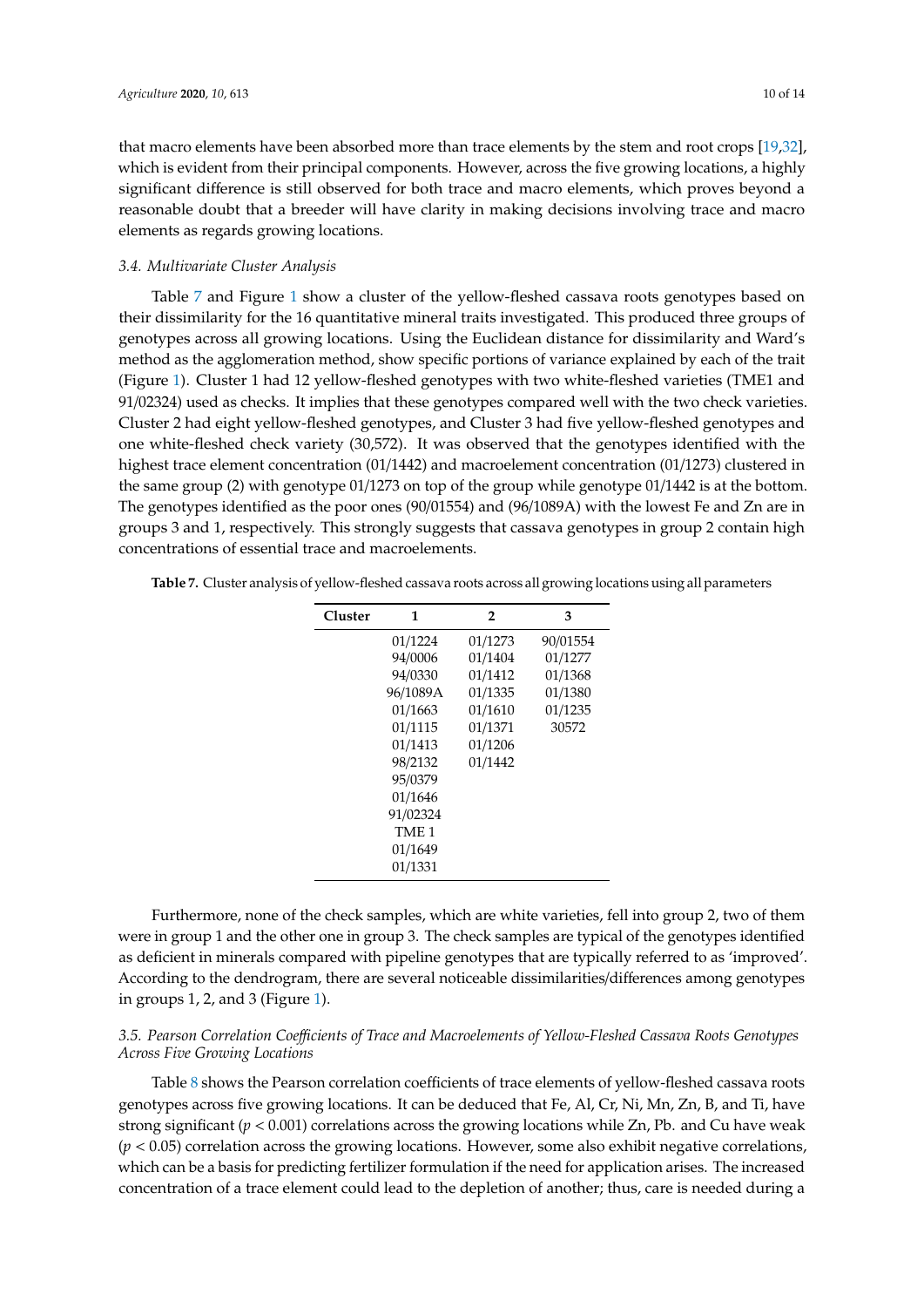breeding program to ensure the purpose of biofortification is not forfeited. In consideration of the macroelements, there are mild to strong correlations across the growing locations, but several negative correlations are observed. S has a significant ( $p < 0.05$ ) negative correlation with K and Ca ( $r = -0.154$ ,  $-0.119$ ), respectively, but a significant positive ( $p < 0.001$ ) correlation with  $p$  ( $r = 0.505$ ). This correlation shows the possibility of breeding yellow-root cassava varieties with high K and  $p$  mineral content. Also, K has a significant ( $p < 0.05$  and  $p < 0.01$ ) negative correlation with Mg and Na ( $r = -0.170$  and -0.216). However, the negative correlations observed may not be detrimental in real-life situations because of research reports that micronutrients are stable across growing locations. Moreover, it implies that it is feasible to combine the high micronutrient content with high yield in breeding, unlike protein content and yield that are negatively correlated [\[33\]](#page-13-4).  $\mathcal{P}$  0.000  $\mathcal{P}$  10.000  $\mathcal{P}$  10.000  $\mathcal{P}$  $\frac{1}{2}$  $\frac{1}{1000}$ 

<span id="page-10-0"></span>

**Figure 1.** Dendrogram (Ward's minimum variance clusters) showing the relationship among different **Figure 1.** Dendrogram (Ward's minimum variance clusters) showing the relationship among different cassava roots genotypes across growing locations. cassava roots genotypes across growing locations.

<span id="page-10-1"></span>

| <b>Table 8.</b> Pearson correlation coefficients of trace and macro elements of yellow-fleshed cassava roots |  |
|--------------------------------------------------------------------------------------------------------------|--|
| across genotypes and growing locations                                                                       |  |

|                                                                                                                                                       | U            | 01/1610<br>01/1273<br>01/1412 | 01/1335<br>01/1404<br>01/1206<br>01/1371 | 90/01554<br>01/1442<br>01/1380<br>01/1235 | 01/1368<br>94/0006<br>01/1277<br>30572 | 96/1089A<br>01/1115<br>01/1649<br>01/1663 | 91/02324<br>95/0379<br>01/1331<br>94/0330                                                             | 01/1413<br>01/1224<br>98/2132<br>TME <sub>1</sub> | 01/1646    |    |
|-------------------------------------------------------------------------------------------------------------------------------------------------------|--------------|-------------------------------|------------------------------------------|-------------------------------------------|----------------------------------------|-------------------------------------------|-------------------------------------------------------------------------------------------------------|---------------------------------------------------|------------|----|
| Figure 1. Dendrogram (Ward's minimum variance clusters) showing the relationship among different<br>cassava roots genotypes across growing locations. |              |                               |                                          |                                           |                                        |                                           |                                                                                                       |                                                   |            |    |
|                                                                                                                                                       |              |                               |                                          |                                           |                                        |                                           | Table 8. Pearson correlation coefficients of trace and macro elements of yellow-fleshed cassava roots |                                                   |            |    |
|                                                                                                                                                       |              |                               | across genotypes and growing locations   |                                           |                                        |                                           |                                                                                                       |                                                   |            |    |
| Parameters                                                                                                                                            | Ni           | Cr                            | Fe                                       | Al                                        | Ti                                     | B                                         | Mn                                                                                                    | Zn                                                | Pb         | Cu |
| Ni                                                                                                                                                    | 1            |                               |                                          |                                           |                                        |                                           |                                                                                                       |                                                   |            |    |
| Cr                                                                                                                                                    | $0.316***$   | $\mathbf{1}$                  |                                          |                                           |                                        |                                           |                                                                                                       |                                                   |            |    |
| Fe                                                                                                                                                    | $0.401***$   | $0.636***$                    | 1                                        |                                           |                                        |                                           |                                                                                                       |                                                   |            |    |
| Al                                                                                                                                                    | $0.174**$    | $0.158**$                     | $0.663$ ***                              | $\mathbf{1}$                              |                                        |                                           |                                                                                                       |                                                   |            |    |
| Ti                                                                                                                                                    | 0.09         | $0.165**$                     | $0.527***$                               | $0.728$ ***                               | 1                                      |                                           |                                                                                                       |                                                   |            |    |
| B                                                                                                                                                     | 0.054        | $0.186**$                     | $0.426$ ***                              | $0.449***$                                | $0.317***$                             | $\mathbf{1}$                              |                                                                                                       |                                                   |            |    |
| Mn                                                                                                                                                    | $0.350***$   | 0.111                         | $0.404$ ***                              | $0.394$ ***                               | $0.234$ ***                            | $0.512***$                                | 1                                                                                                     |                                                   |            |    |
| Zn                                                                                                                                                    | $0.287***$   | 0.015                         | $0.334***$                               | $0.310***$                                | $0.153*$                               | $0.466$ ***                               | $0.503$ ***                                                                                           | 1                                                 |            |    |
| Pb                                                                                                                                                    | $0.169**$    | $-0.016$                      | $0.123*$                                 | 0.116                                     | 0.001                                  | 0.048                                     | $0.426$ ***                                                                                           | 0.3                                               | 1          |    |
| Cu                                                                                                                                                    | $-0.027$     | $-0.066$                      | $-0.038$                                 | 0.006                                     | 0.068                                  | $0.147*$                                  | $-0.215**$                                                                                            | $0.210**$                                         | $-0.217**$ | 1  |
| Parameters                                                                                                                                            | S            | $\mathbf{P}$                  | K                                        | Ca                                        | Mg                                     | Na                                        |                                                                                                       |                                                   |            |    |
| S                                                                                                                                                     | $\mathbf{1}$ |                               |                                          |                                           |                                        |                                           |                                                                                                       |                                                   |            |    |
| $\mathbf{P}$                                                                                                                                          | $0.505***$   | $\mathbf{1}$                  |                                          |                                           |                                        |                                           |                                                                                                       |                                                   |            |    |
| K                                                                                                                                                     | $-0.154*$    | $-0.327$<br>***               | $\mathbf{1}$                             |                                           |                                        |                                           |                                                                                                       |                                                   |            |    |
| Ca                                                                                                                                                    | $-0.119*$    | $-0.156*$                     | $0.531***$                               | $\mathbf{1}$                              |                                        |                                           |                                                                                                       |                                                   |            |    |
| Mg                                                                                                                                                    | 0.086        | $0.263$ ***                   | $-0.170*$                                | $0.289***$                                | $\mathbf{1}$                           |                                           |                                                                                                       |                                                   |            |    |
| Na                                                                                                                                                    | 0.045        | $0.139*$                      | $-0.216**$                               | $0.124*$                                  | $0.597***$                             | $\mathbf{1}$                              |                                                                                                       |                                                   |            |    |

\*, \*\*, \*\*\* Significant at *p* ≤ 0.05, *p* ≤ 0.01 and *p* ≤ 0.001 respectively.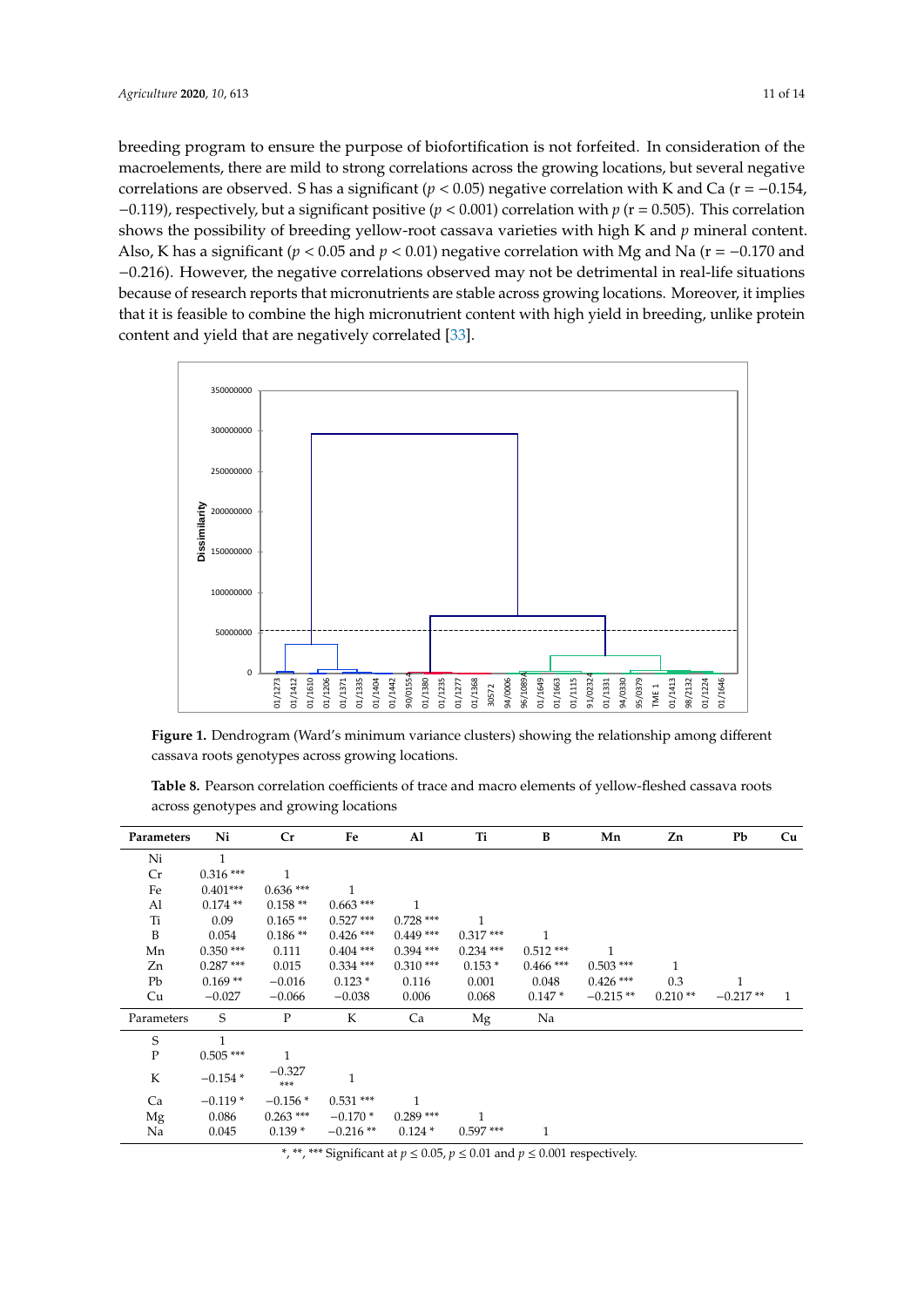#### **4. Conclusions**

This study provides information on the concentration of trace and macroelements of yellow-fleshed cassava genotypes based on the interaction between their genetic make-up and the growing locations in which they are planted. It could be concluded that among the explanatory variables, the variable growing locations was the most influential on macro and trace elements. However, genotype had a strong influence on B and Ti. Most of the yellow-fleshed genotypes had higher values of the trace elements than the three white-fleshed genotypes used as check samples. The trace elements that positioned themselves to be the most abundant in yellow-fleshed cassava regardless of the genotype are Fe, Mn, and B. At the same time, Mg, Na, K, P, and S showed up as the most abundant for macroelements. The genotypes 01/1273, 01/1404, 01/1412, 01/1335, 01/1610, 01/1371, 01/1206, and 01/1442 were clustered together and identified to be different from the white-fleshed varieties used as checks and were promising pipelines. However, from the group, genotypes 01/1442 and 01/1273 have outstanding trace and macroelement concentrations, respectively. They could be advanced in the breeding cycle as new varieties to combat hidden hunger in Nigeria. However, all genotypes of the yellow-fleshed cassava can be predicted to perform well in any of the growing locations in terms of their trace and macroelement concentrations. The research findings from this study supported the claim that yellow-fleshed cassava roots could be a good source of certain micronutrients and macronutrients capable of combating hidden hunger in most of the cassava growing and consuming areas of the developing countries. However, there is a need for the investigation of the effect of traditional processing and bioavailability of the most important minerals of the identified yellow-fleshed cassava genotypes.

**Author Contributions:** E.O.A. conceived and drafted the paper; E.O.A. and B.M.-D. were involved with laboratory analysis, data cleaning, analysis, and interpretation; E.O.A., B.M.-D., and A.G.D. contributed to the manuscript by performing a critical interpretation of results and finalized the manuscript. All authors have read and agreed to the published version of the manuscript.

**Funding:** This research received no external funding

**Acknowledgments:** The authors acknowledged the supports from the HarvestPlus, CGIAR Research Program on Roots, Tubers and Bananas (RTB), the staff of Food and Nutrition Sciences Laboratory, Cassava Breeding Unit, IITA, Ibadan, Nigeria, and Waite Analytical Services, School of Agriculture and Wine, University of Adelaide, Australia. There is no conflict of interest, and all authors have read and approved the manuscript and aware of its submission.

**Conflicts of Interest:** All authors declare no conflict of interest.

**Data Availability:** All data are deposited into CKAN, an IITA data repository, and can be accessed http://[data.iita.org](http://data.iita.org/)/. Also, the data could be made available on request from the corresponding author.

#### **References**

- <span id="page-11-0"></span>1. Alamu, E.O.; Maziya-Dixon, B.; Dixon, A.G. Evaluation of proximate composition and pasting properties of high-quality cassava flour (HQCF) from cassava genotypes (*Manihot esculenta Crantz*) of β-carotene-enriched roots. *LWT* **2017**, *86*, 501–506. [\[CrossRef\]](http://dx.doi.org/10.1016/j.lwt.2017.08.040)
- <span id="page-11-1"></span>2. Montagnac, J.A.; Davis, C.R.; Tanumihardjo, S.A. Nutritional value of cassava for use as a staple food and recent advances for improvement. *Compr. Rev. Food Sci. Food Saf.* **2009**, *8*, 181–194. [\[CrossRef\]](http://dx.doi.org/10.1111/j.1541-4337.2009.00077.x)
- <span id="page-11-2"></span>3. Temesgen, Z.T.; Bakalo, B.; Tamirat, T. Medicinal, Nutritional and Anti-Nutritional Properties of Cassava (*Manihot esculenta*). *Acad. J. Nutr.* **2019**, *8*, 34–46. [\[CrossRef\]](http://dx.doi.org/10.5829/idosi.ajn.2019.34.46)
- <span id="page-11-3"></span>4. Chandrasekara, A.; Joseph Kumar, T. Roots, and tuber crops as functional foods: A review on phytochemical constituents and their potential health benefits. *Int. J. Food Sci.* **2016**, 3631647. [\[CrossRef\]](http://dx.doi.org/10.1155/2016/3631647) [\[PubMed\]](http://www.ncbi.nlm.nih.gov/pubmed/27127779)
- <span id="page-11-4"></span>5. Von Grebmer, K.; Saltzman, A.; Birol, E.; Wiesmann, D.; Prasai, N.; Yin, S.; Yohannes, Y.; Menon, P. *2014 Global Hunger Index: The Challenge of Hidden Hunger*; International Food Policy Research Institute: Bonn, Germany; Washington, DC, USA; Dublin, Ireland, 2014.
- <span id="page-11-5"></span>6. Ayetigbo, O.; Latif, S.; Abass, A.; Müller, J. Comparing characteristics of root, flour, and starch of biofortified yellow-flesh and white-flesh cassava variants, and sustainability considerations: A review. *Sustainability* **2018**, *10*, 3089. [\[CrossRef\]](http://dx.doi.org/10.3390/su10093089)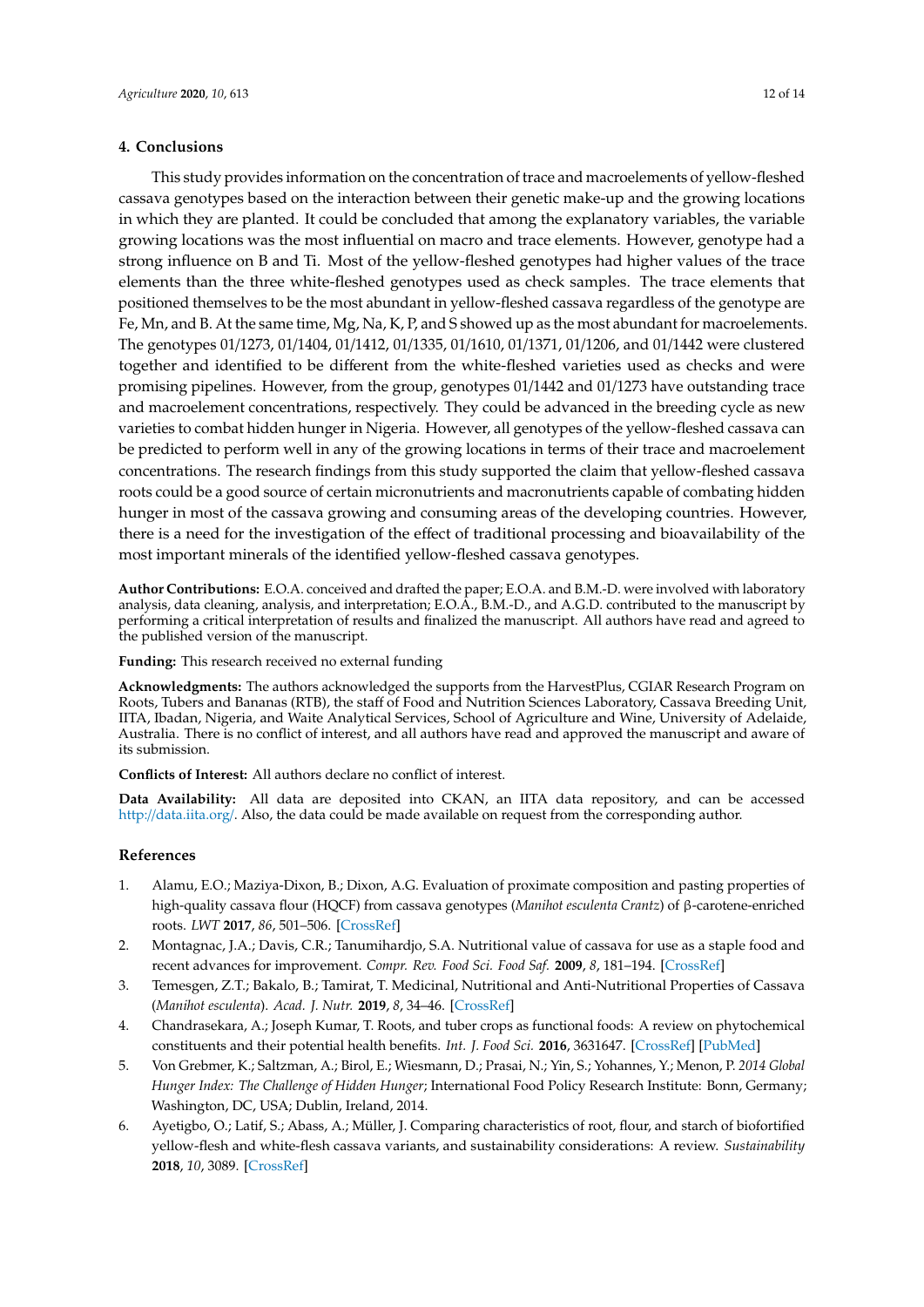- <span id="page-12-0"></span>7. Talsma, E.F.; Brouwer, I.D.; Verhoef, H.; Mbera, G.N.K.; Mwangi, A.M.; Demir, A.Y.; Maziya-Dixon, B.; Boy, E.; Zimmermann, M.B.; Melse-Boonstra, A. Biofortified yellow cassava and vitamin A status of Kenyan children: A randomized controlled trial. *Am. J. Clin. Nutr.* **2016**, *103*, 258–267. [\[CrossRef\]](http://dx.doi.org/10.3945/ajcn.114.100164) [\[PubMed\]](http://www.ncbi.nlm.nih.gov/pubmed/26675768)
- <span id="page-12-1"></span>8. Belitz, H.D.; Grosch, W.; Schieberle, P. *Food Chemistry*, 4th ed.; Springer: Berlin/Heidelberg, Germany, 2009; p. 1116. [\[CrossRef\]](http://dx.doi.org/10.1007/978-3-540-69934-7)
- <span id="page-12-2"></span>9. CÎRȚÎNĂ, P.D.; CĂPĂTÎNĂ, C. Considerations on the Role of Mineral Substances in the Organism. *Synthesis* **2018**, *4*, 322–326.
- <span id="page-12-3"></span>10. Gregory, P.J.; Wahbi, A.; Adu-Gyamfi, J.; Heiling, M.; Gruber, R.; Joy, E.J.; Broadley, M.R. Approaches to reduce zinc and iron deficits in food systems. *Glob. Food Secur.* **2017**, *15*, 1–10. [\[CrossRef\]](http://dx.doi.org/10.1016/j.gfs.2017.03.003)
- <span id="page-12-4"></span>11. Woolfe, J.A.; Woolfe, W.J.; Poats, S.V. *The Potato in the Human Diet*; Cambridge University Press: Cambridge, UK, 1987; p. 248. ISBN 978-0521112994.
- <span id="page-12-5"></span>12. Odoom, E. The Potassium Status of Soils and Its Absorption by Cassava in Selected Farms in the Central Region. Ph.D. Thesis, University of Cape Coast, Cape Coast, Ghana, 2017. Available online: [http:](http://hdl.handle.net/123456789/3436) //[hdl.handle.net](http://hdl.handle.net/123456789/3436)/123456789/3436 (accessed on 15 March 2020).
- <span id="page-12-6"></span>13. Mohan, G.; Raju, J.; Shiny, R.; Abhilash, P.V.; Soumya, S. Biochemical, mineral, and proximate composition of Indian cassava varieties. *IJCS* **2019**, *7*, 1059–1065.
- <span id="page-12-7"></span>14. Ghandilyan, A.; Vreugdenhil, D.; Aarts, M.G. Progress in the genetic understanding of plant iron and zinc nutrition. *Physiol. Plant.* **2006**, *126*, 407–417. [\[CrossRef\]](http://dx.doi.org/10.1111/j.1399-3054.2006.00646.x)
- <span id="page-12-8"></span>15. Alamu, E.O.; Maziya-Dixon, B.; Parkes, E.; Dixon, A.G. Variations of Macro-and Microelements in Yellow-Fleshed Cassava (*Manihot esculenta Crantz*) Genotypes as a Function of Storage Root Portion, Harvesting Time, and Sampling Method. *Appl. Sci.* **2020**, *10*, 5396. [\[CrossRef\]](http://dx.doi.org/10.3390/app10165396)
- <span id="page-12-9"></span>16. Maziya-Dixon, B.; Alamu, E.O.; Dixon, A.G. Variation in the evaluation of cis-and trans–carotene in yellow-fleshed cassava (*Manihot esculenta Cranz*) varieties as a function of the storage root portion and sampling method. *LWT* **2016**, *70*, 296–301. [\[CrossRef\]](http://dx.doi.org/10.1016/j.lwt.2016.03.002)
- <span id="page-12-10"></span>17. Wheal, M.S.; Fowles, T.O.; Palmer, L.T. A cost-effective acid digestion method using closed polypropylene tubes for inductively coupled plasma optical emission spectrometry (ICP-OES) analysis of plant essential elements. *Anal. Methods* **2011**, *3*, 2854–2863. [\[CrossRef\]](http://dx.doi.org/10.1039/c1ay05430a)
- <span id="page-12-11"></span>18. SAS. *Statistical Analysis System Software, Version 9.4*; SAS Institute Inc.: Cary, NC, USA, 2012.
- <span id="page-12-12"></span>19. Howeler, R.H. Cassava mineral nutrition and fertilization. In *Cassava, Biology, Production and Utilization*; Hillocks, R.J., Thresh, J.M., Bellotti, A.C., Eds.; CABI Publishing: Wallingford, UK, 2002; pp. 115–147.
- <span id="page-12-13"></span>20. Vanlauwe, B.; Descheemaeker, K.; Giller, K.E.; Huising, J.; Merckx, R.; Nziguheba, G.; Wendt, J.; Zingore, S. Integrated soil fertility management in sub-Saharan Africa: Unravelling local adaptation. *Soil* **2015**, *1*, 491–508. [\[CrossRef\]](http://dx.doi.org/10.5194/soil-1-491-2015)
- <span id="page-12-14"></span>21. Chen, J.; Lu, G.; Wang, G. Effects of genotype and growing location on iron and zinc contents in sweetpotato (*Ipomoea batatas* L.). *Crop Pasture Sci.* **2009**, *60*, 684–690. [\[CrossRef\]](http://dx.doi.org/10.1071/CP08291)
- <span id="page-12-15"></span>22. Gopalareddy, K.; Singh, A.M.; Ahlawat, A.K.; Singh, G.P.; Jaiswal, J.P. Genotype-growing locations interaction for grain iron and zinc concentration in recombinant inbred lines of a bread wheat (*Triticum aestivum* L.) cross. *Indian J. Genet.* **2015**, *75*, 307–313.
- <span id="page-12-16"></span>23. Ande, O.T. Soil suitability evaluation and management for cassava production in the derived Savanna Area of Southwestern Nigeria. *Int. J. Soil Sci.* **2011**, *6*, 142. [\[CrossRef\]](http://dx.doi.org/10.3923/ijss.2011.142.149)
- <span id="page-12-17"></span>24. Wang, Z.H.; Li, S.X.; Malhi, S. Effects of fertilization and other agronomic measures on nutritional quality of crops. *J. Sci. Food Agric.* **2008**, *88*, 7–23. [\[CrossRef\]](http://dx.doi.org/10.1002/jsfa.3084)
- <span id="page-12-18"></span>25. Kirnak, H.; Kaya, C.; Higgs, D.; Gercek, S. A long-term experiment to study the role of mulches in the physiology and macro-nutrition of strawberry grown under water stress. *Aust. J. Agric. Res.* **2001**, *52*, 937–943. [\[CrossRef\]](http://dx.doi.org/10.1071/AR01014)
- <span id="page-12-19"></span>26. Maathuis, F.J. Physiological functions of mineral macronutrients. *Curr. Opin. Plant Biol.* **2009**, *12*, 250–258. [\[CrossRef\]](http://dx.doi.org/10.1016/j.pbi.2009.04.003)
- <span id="page-12-20"></span>27. Chávez, A.L.; Bedoya, J.M.; Sánchez, T.; Iglesias, C.; Ceballos, H.; Roca, W. Iron, carotene, and ascorbic acid in cassava roots and leaves. *Food Nutr. Bull.* **2000**, *21*, 410–413. [\[CrossRef\]](http://dx.doi.org/10.1177/156482650002100413)
- <span id="page-12-21"></span>28. Narayanan, N.; Beyene, G.; Chauhan, R.D.; Gaitán-Solís, E.; Gehan, J.; Butts, P.; Siritunga, D.; Okwuonu, I.; Woll, A.; Jiménez-Aguilar, D.M.; et al. Biofortification of field-grown cassava by engineering expression of an iron transporter and ferritin. *Nat. Biotechnol.* **2019**, *37*, 144–151. [\[CrossRef\]](http://dx.doi.org/10.1038/s41587-018-0002-1) [\[PubMed\]](http://www.ncbi.nlm.nih.gov/pubmed/30692693)